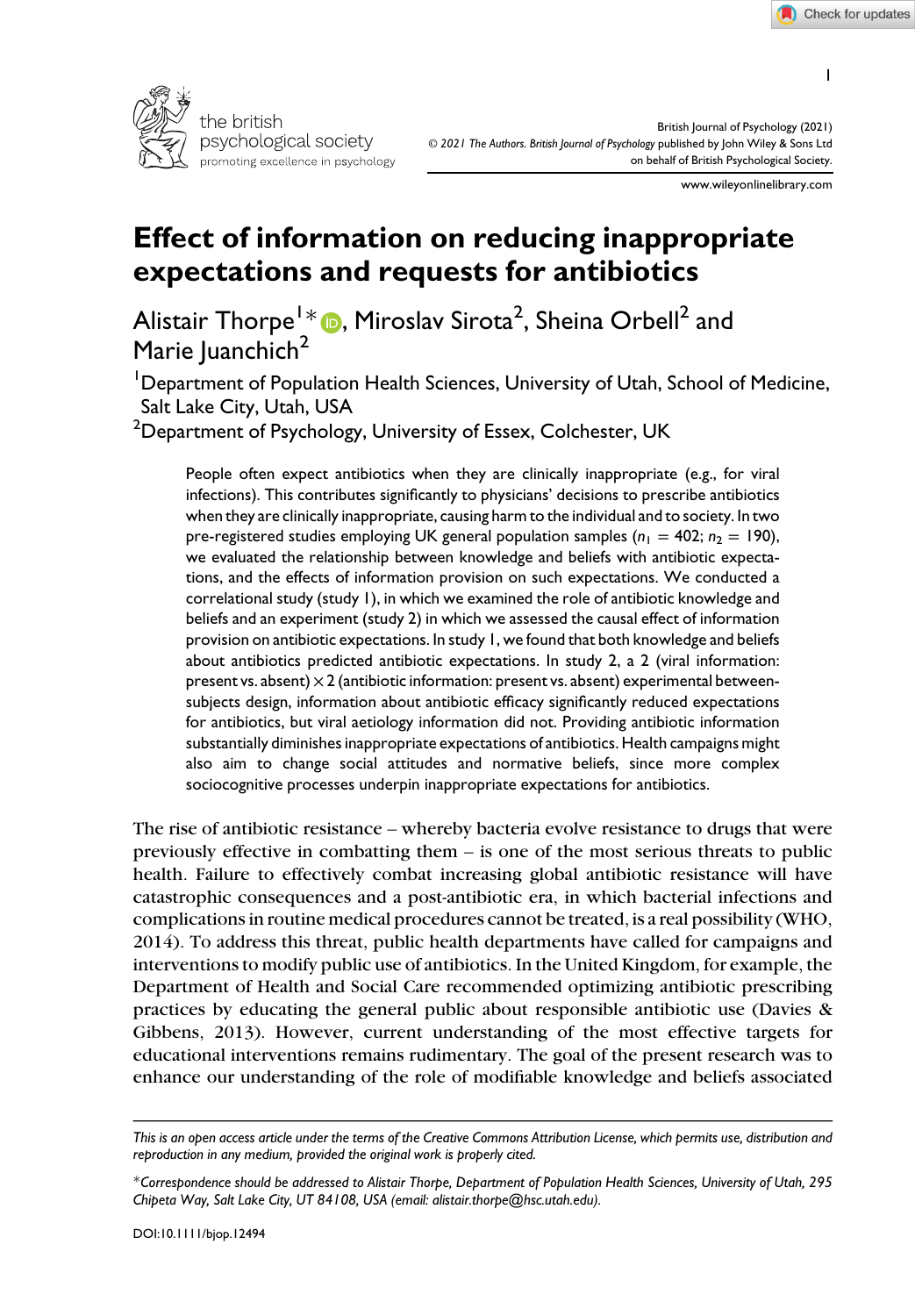with antibiotic expectations and requests. Specifically, we tested the role that prior knowledge and information provision regarding viral illness aetiology and antibiotic efficacy might play in expectations and requests for antibiotics. In study 1, we examined the strength of the relationship between antibiotic knowledge and inappropriate expectations and requests for antibiotics alongside other theoretically derived dimensions. In study 2, we tested the causal effect of information provision on inappropriate expectations and requests for antibiotics.

Clinically inappropriate prescriptions of antibiotics fuel antibiotic resistance (Goossens, Ferech, Vander Stichele, & Elseviers, 2005). This happens because clinically inappropriate prescriptions result in the suboptimal exposure of bacteria to antibiotics (e.g., the wrong dosage, the wrong course length, or the wrong class of antibiotic). Suboptimal exposure to antibiotics actually provides bacteria with greater opportunity to mutate and share genes in a way which increases the likelihood of them becoming resistant to antibiotics (Davies, Spiegelman, & Yim, 2006).

Research has documented substantial overprescribing of antibiotics for respiratory tract infections in primary care (Pouwels, Dolk, Smith, Robotham, & Smieszek, 2018). As most upper respiratory tract infections (i.e., the common cold) are of viral aetiology, and bacterial complications are rare, antibiotic treatment provides little to no benefit (Tan, Little, & Stokes, 2008; Turner, 2010). In the United Kingdom, antibiotics are not available 'over the counter' and must be prescribed by a qualified medical practitioner. Clinical guidelines produced by Public Health England (PHE) and the National Institute for Health and Care Excellence (NICE) recommend a no prescribing or delayed antibiotic prescribing strategy for otherwise healthy adults consulting with respiratory tract infections (PHE, 2017). However, primary care patients continue to receive antibiotics for respiratory tract infections that they do not need. Pouwels et al. (2018) examined medical records of more than a million primary care consultations in England and revealed that the rate of antibiotic prescribing for some respiratory tract infections (e.g., rhinosinusitis) is as high as 88%, whereas the ideal rate of prescribing for this condition based upon prescribing guidelines is 11%. Thus, reducing clinically inappropriate antibiotic prescriptions is a priority for primary care practitioners (Pouwels et al., 2018).

While many factors may contribute to physicians overprescribing antibiotics for respiratory tract infections, including clinical presentation or physician characteristics, several lines of evidence suggest that a good deal of inappropriate prescribing originates in patients themselves and in clinically irrelevant but psychologically important processes. Indeed, primary care physicians have reported that satisfying patient expectations and requests for antibiotics is a factor in their decisions to issue clinically inappropriate antibiotic prescriptions (Hamm, Hicks, & Bemben, 1996; Macfarlane, Holmes, Macfarlane, & Britten, 1997). In a large general population survey, the authors found that primary care patients who request antibiotics from their physician are rarely denied them (McNulty, Nichols, French, Joshi, & Butler, 2013). More recently, experimental evidence has shown that the presence of patient's expectations for receiving antibiotics directly increases the likelihood of physician willingness to issue an inappropriate antibiotic prescription (Sirota, Round, Samaranayaka, & Kostopoulou, 2017). The authors presented UK primary care physicians (General Practitioners) with vignettes describing a patient presenting with symptoms of a viral infection but manipulated whether the patient's expressed either a high or low expectation of a prescription. The authors found that the physicians were more likely to say they would prescribe antibiotics when the patient insisted that the physician should do something to help them recover from the symptoms compared to when the patients did not express any expectations. Crucially, in both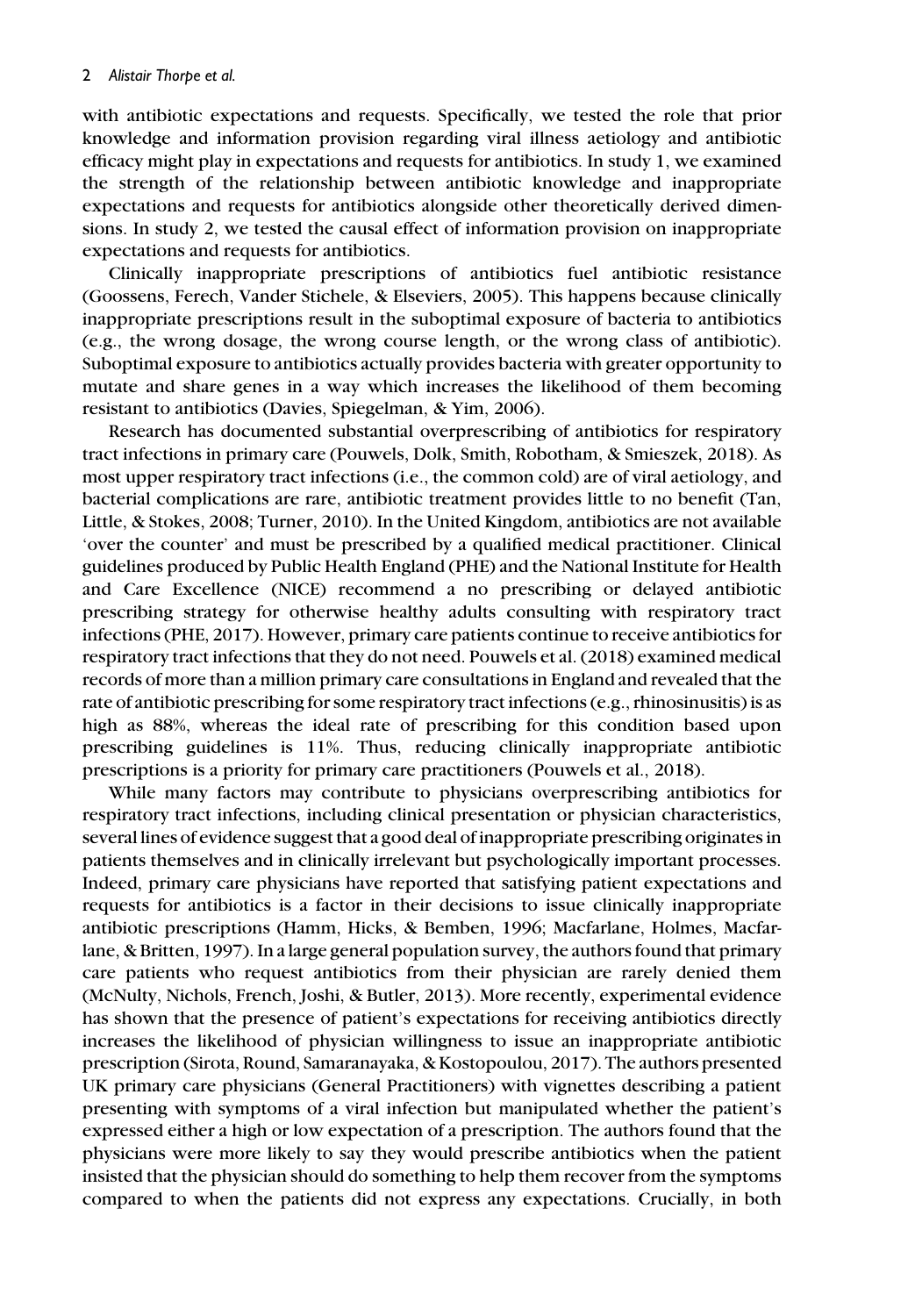scenarios the physicians reported that they believed the symptoms indicated a viral infection. These findings revealed how patient expectations influenced physician prescribing intentions despite physicians believing that the infection was viral and did not require antibiotics.

In sum, evidence suggests that in order to address primary care antibiotic overprescribing and its consequences, psychological strategies are needed that might on the one hand modify unnecessary consulting behaviour by patients and, on the other hand, empower physicians to reduce and resist clinically inappropriate antibiotic expectations and requests during those consultations. However, despite their established influence on physicians' antibiotic prescribing behaviour, current understanding of inappropriate expectations for antibiotics is undeveloped.

To date, hypotheses regarding why people expect antibiotics have been mostly generated from interviews with patients who consult for respiratory tract infections in primary care and emergency departments or from the results of large population surveys. For instance, interviews with patients have revealed that patients often view receiving antibiotics as validation of their time investment in visiting their physician and as reassurance that the physician took their health concerns seriously (Butler, Rollnick, Pill, Maggs-Rapport, & Stott, 1998; Stearns, Gonzales, Camargo, Maselli, & Metlay, 2009). One of the most consistent findings from population-level surveys is that members of the public often display poor knowledge of illnesses and antibiotics (Grigoryan et al., 2007; McCullough, Parekh, Rathbone, Del Mar, & Hoffmann, 2015). An appropriate target for research is therefore to identify modifiable patient knowledge and beliefs that contribute to inappropriate expectations and requests for antibiotics.

In order to build on existing insights into why patients expect antibiotics inappropriately, we identified two key questions that remain unanswered. First, to what extent does knowledge and beliefs drive expectations and requests for antibiotics? Second, what elements of clinical information provision within a consultation might modify expectations and requests and thereby the likelihood of inappropriate antibiotic prescriptions? Theoretical models of illness self-regulation such as the common sense self-regulation model (Leventhal, Leventhal, & Breland, 2011) suggest that the decision to consult a doctor to seek treatment for a cold might be understood in terms of an individual's representation of his or her cold. According to the model, illness representations concerning the timeline of the symptoms experienced, their consequences for daily functioning, their cause and coherence, together with beliefs regarding the treatability of the illness, will govern the decision to consult the doctor. For example, a patient may experience a cold that lasts longer than expected or is more severe than usual and this might lead a patient to cope by consulting their doctor. An individual may know that antibiotics cannot treat viral illness, or that antibiotics have side effects, but his or her personal representation of a particular cold might be an important guide to action. Consideration of illness representations and antibiotic beliefs alongside the dimensions of knowledge typically focussed on in educational campaigns (e.g., viral aetiology, antibiotic efficacy, usage, and resistance) has the potential to provide further insight into the cognitive and motivational mechanisms underlying inappropriate expectations and requests for antibiotics but has to date been overlooked. Our first study adopted an extended model of illness representations proposed by Hagger and colleagues (Hagger, Koch, Chatzisarantis, & Orbell, 2017) to investigate the roles of illness representations and illness beliefs in antibiotic expectations and requests.

Our second aim was to identify which elements of clinical information provision are most effective at correcting public misconceptions and reducing inappropriate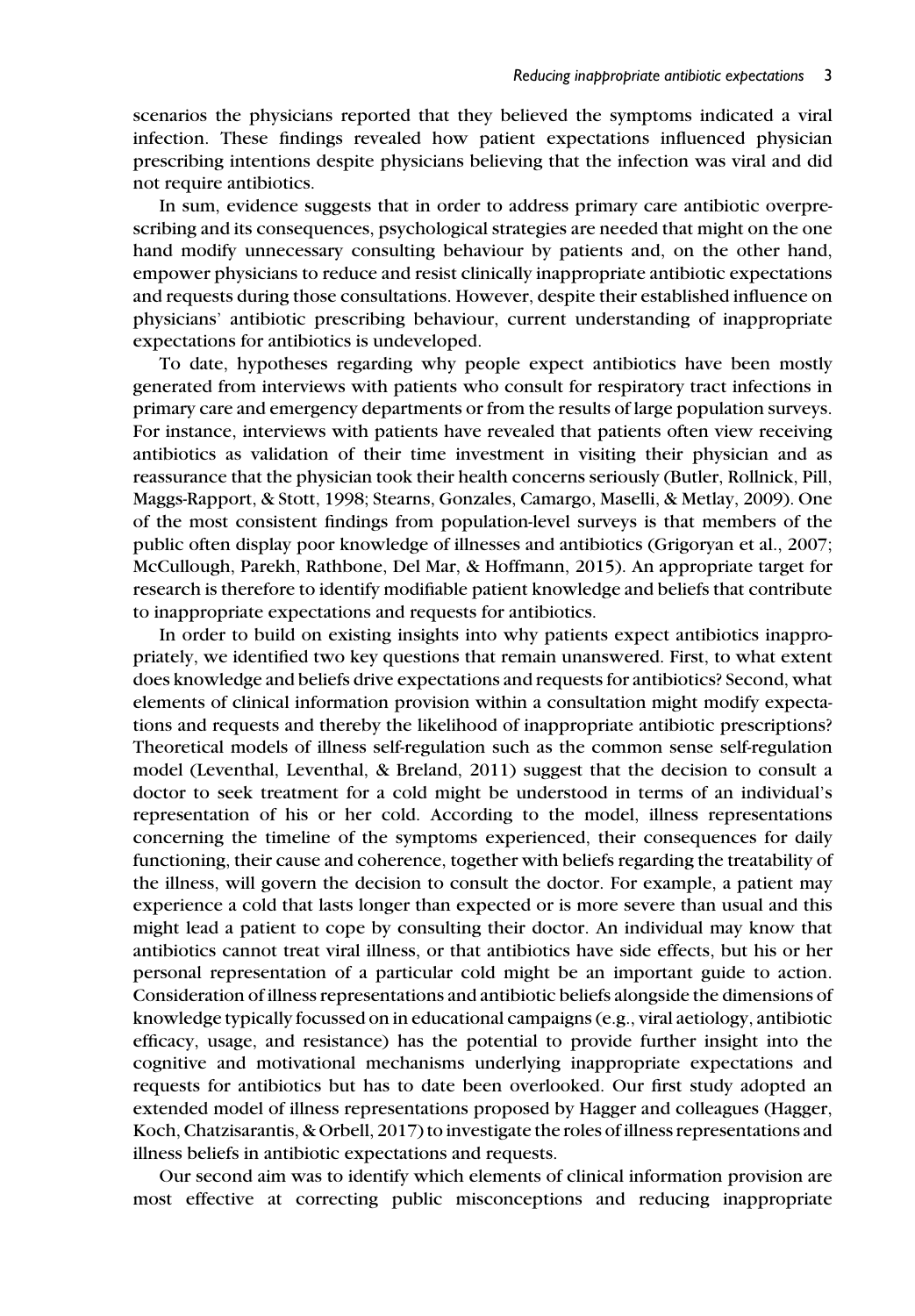expectations for antibiotics during a consultation. Targeting misconceptions about illnesses and antibiotics represents an important route to promote more judicious antibiotic use by patients and the general public (Broniatowski et al., 2018; Broniatowski, Klein, & Reyna, 2015). Previous research conducted in emergency departments has shown that participants who complete an educational intervention went on to report reduced desires for antibiotics (Price, MacKenzie, Metlay, Camargo, & Gonzales, 2011). However, various methodological constraints, such as the absence of a control group and the inability to account for illness severity, limit the conclusions that can be drawn about the efficacy of these educational components. Although it is not clear which, if any, of these elements of information provision are effective, this approach is typical in educational campaigns, which often provide leaflets or online materials containing complex combinations of information regarding illnesses (e.g., durations, symptoms, causes) and antibiotics (e.g., efficacy, appropriate usage, and resistance).

As some health campaigns and online surveys have shown that information provision can have a counterproductive impact and increase public demand for antibiotics (McNulty, Nichols, Boyle, Woodhead, & Davey, 2010; Roope et al., 2018), there is a pressing need for information-based interventions to be thoroughly tested before they are deployed on a large scale. Successfully isolating which of these didactic elements, or combinations of these elements, is most effective at diminishing inappropriate expectations and requests for antibiotics might contribute to reducing unjustified antibiotic prescribing through the improved design of interventions and educational campaigns.

#### The present research

The aim of the current study was to provide an assessment of the magnitude of the effect of knowledge and information provision on inappropriate expectations and requests for antibiotics. We evaluated this effect in two pre-registered studies (study 1: [https://aspred](https://aspredicted.org/8f32v.pdf) [icted.org/8f32v.pdf;](https://aspredicted.org/8f32v.pdf) study 2:<https://aspredicted.org/63vb8.pdf>) conducted amongst general population participants in the United Kingdom.<sup>1</sup>

In a correlational study (study 1), we estimated the magnitude of the relationship between prior knowledge and inappropriate expectations and requests for antibiotics alongside illness representations and antibiotic beliefs as specified by a revised and extended common sense model of illness representations (Hagger et al., 2017; Leventhal, Phillips, & Burns, 2016) that incorporates behavioural beliefs from the theory of planned behaviour (Ajzen, 1991). In our pre-registration, we hypothesized that increased erroneous knowledge, attitudes, and beliefs about antibiotics would be positively associated with increased inappropriate antibiotic expectations and requests (hypothesis 1). We also predicted that increased erroneous knowledge, attitudes, and beliefs about a specific upper respiratory tract infection (the common cold) would be positively associated with increased inappropriate antibiotic expectations and requests (hypothesis 2). Additionally, given that patients who receive antibiotics from their physician are more likely to expect them in the future (e.g., Little et al., 1997) we expected that increased frequency of receiving antibiotics for both viral and bacterial infections in the past would

<sup>&</sup>lt;sup>1</sup> We originally planned to run study 1 first (correlational design) and study 2 (experimental design) second. However, due to the complexity of developing the measures in study 1 we ended up completing it a few weeks after running study 2 (funding for which was time-limited). Given that the timing of the studies has no bearing on the results, we chose to present the studies in the logical order they were planned (correlational design followed by experimental design) and thus do not adhere to a chronological order in the manuscript.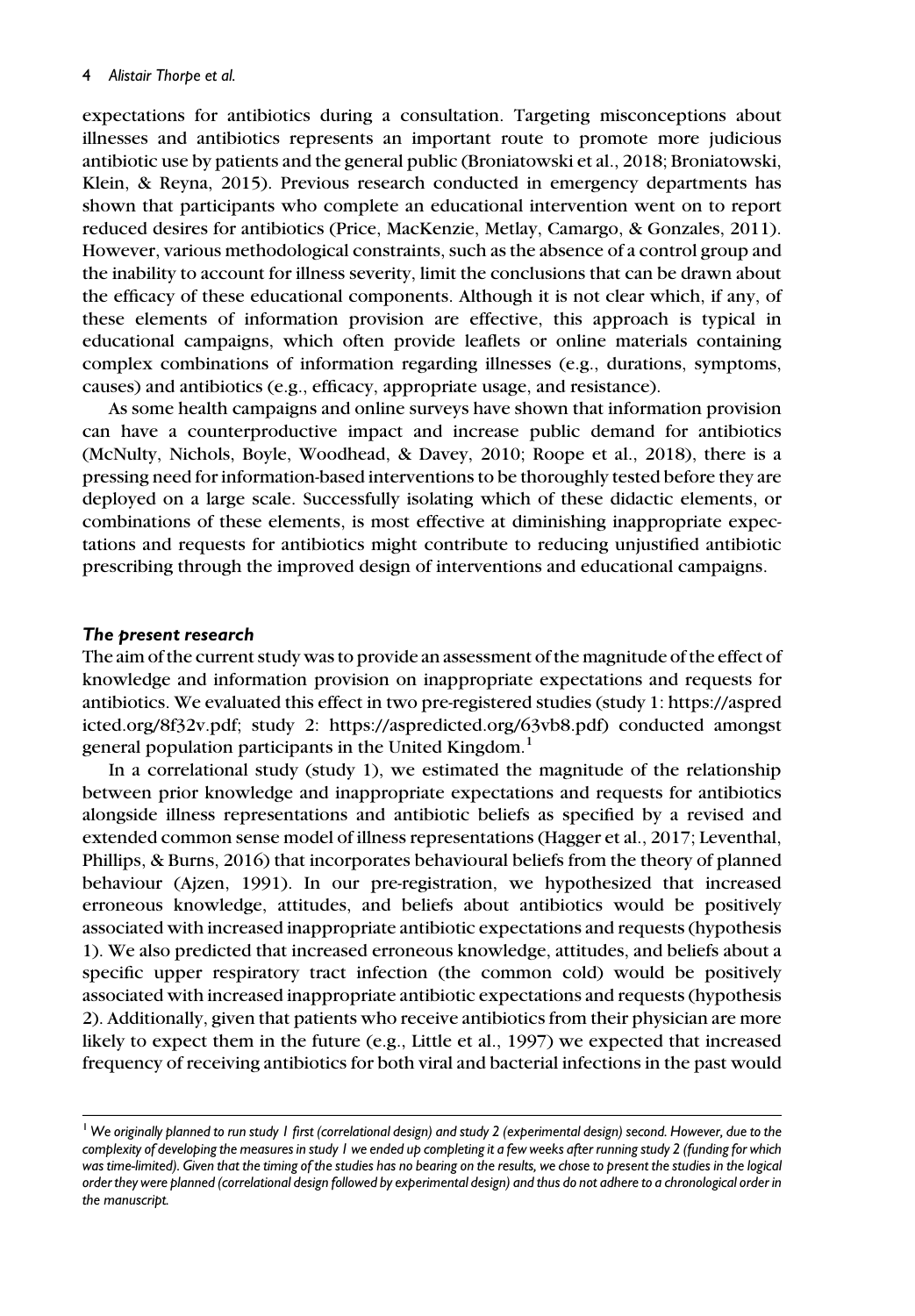be associated with increased antibiotic expectations (hypothesis 3). In an experimental study (study 2), we evaluated the causal association between the provision of information about illnesses and antibiotics and inappropriate expectations and requests for antibiotics while keeping other factors constant. Based on normative decision-making theory, it is assumed that relevant information, provided at no extra cost, should help people make better decisions. We predicted that the provision of clinical information from a family physician about the viral nature of the infection (hypothesis 4) and the ineffectiveness of antibiotics (hypothesis 5) would, therefore, reduce inappropriate expectations and requests for antibiotics. We also predicted that the combination of viral and antibiotic information provision would produce the greatest reduction in inappropriate expectations and requests for antibiotics (hypothesis 6).

# STUDY 1

# Method

## **Participants**

Participants from the general adult population were contacted via a recruitment panel (Prolific: [https://www.prolific.co/\)](https://www.prolific.co/) and invited to express their opinion about upper respiratory tract infections and treatments. The data collection for this study was conducted in September 2018. A total of 422 participants started the study and were initially paid £1.00 upon completion of the study estimated to last 12 min. The study took around 17 min on average to complete, so to ensure that the hourly rate of pay was over £5.00, a bonus payment of £0.50 was retrospectively given to all participants (the final average reward was £5.70 per hour). Only participants who were residents of the United Kingdom were eligible to participate. Following a priori criteria, we excluded 20 participants: (1) 17 participants who did not fully complete the study or took over two hours to complete the study and (2) three participants who had less than four correct answers (out of seven) to instructed bogus items to ensure high-quality data (Meade & Craig, 2012). The final sample size was sensitive enough to detect a small-to-medium correlation ( $\rho = .16$ ), assuming  $\alpha = .05$  and  $1 - \beta = .90$ , two-tailed (Faul, Erdfelder, Lang, & Buchner, 2007). In the final sample of 402 participants, 101 identified as male, 300 female and 1 as other. The sample age ranged from 18 to 64 years ( $M = 35.3$ ,  $SD = 9.9$  years). The substantial majority, 97%, of participants indicated that they were registered with a family physician. Most participants identified as White (94%) and were employed (66%), with an annual median income between £30,000 and £39,999 per year. Participants' level of education varied as follows: professional trade qualification or no formal educational qualification (6%), GCSE (18%), A levels or national diplomas (33%), and undergraduate or further degree (43%). In the last 12 months, 9% of participants had not experienced a cold, 67% had experienced between one to two colds, 21% had experienced three to four colds, and 3% had experienced five or more colds. At the time of testing, 24% of participants had experienced a cold in the last 30 days.

## Design

This was a correlational study with antibiotic knowledge, antibiotic beliefs, illness representations, past consultation behaviour, and past antibiotic prescriptions as independent variables. Expectations and requests for antibiotics were the dependent variables. Participants were randomized to complete the dependent variables before or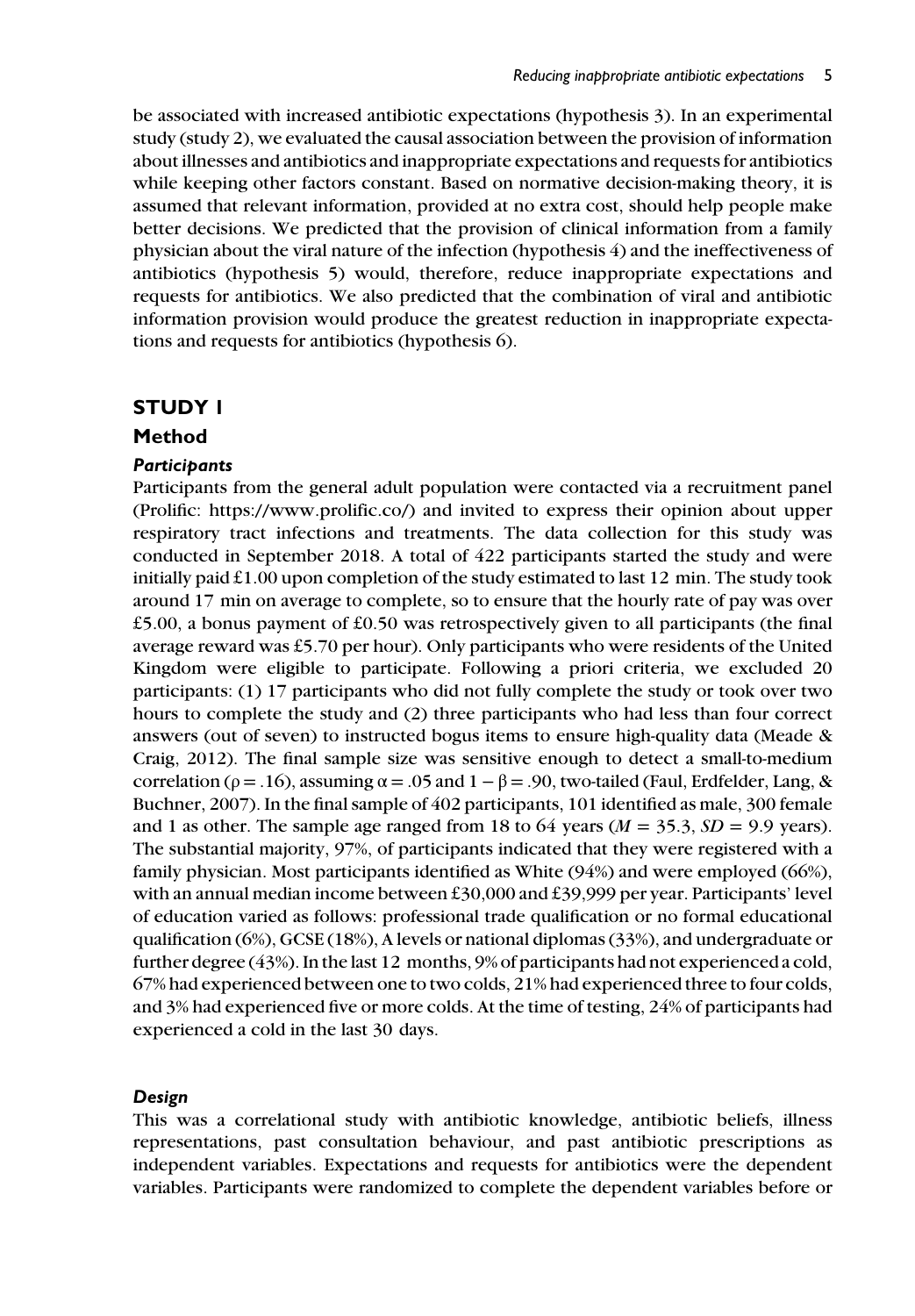#### 6 Alistair Thorpe et al.

after the independent variables. The presentation order of the predictive variables was also randomized, as well as the order of the items within these constructs.

#### Materials and procedure

Participants first provided informed consent before responding to items assessing their antibiotic knowledge, antibiotic beliefs, illness representations, and their expectations for and likelihood of requesting antibiotics. Participants were instructed to respond to all items in the context of imagining 'How it feels when you have a cold for which you would go and see your doctor'. Lastly, participants were asked to provide some information regarding their consultation behaviour, antibiotic prescription frequency, and some general demographic information. All items were developed specifically for this research. Internal consistency coefficients and descriptive statistics for measures used in study 1 and study 2 are presented in Table 1.

## Antibiotic knowledge

We first generated a questionnaire consisting of 14 items intended to capture participants' clinical knowledge about the medical efficacy of antibiotics, their appropriate usage, and about antibiotic resistance. We recovered a portion of these items from existing studies that have addressed public knowledge about antibiotics (see Questionnaire A and Table S1 in the Supporting Information for all items). Aligned with the recommendations of Costello and Osborne (2005), items were subjected to exploratory factor analysis using principal axis factoring with direct oblimin rotation. Analysis of the items related to knowledge revealed three factors – with a minimum of four items – with eigenvalues greater than 1 (see Table S2). These corresponded to Knowledge of efficacy (e.g., 'Antibiotics are effective in treating infections caused by bacteria'), Knowledge of *appropriate usage* (e.g.,  $A$  course of antibiotics should always be completed'), and Knowledge of resistance (e.g., 'The unnecessary use of antibiotics makes them ineffective'). Loadings in these factors ranged between .33 and .91. All antibiotic knowledge items were expressed on a six-point scale ranging from 1 *(Strongly disagree)*, via 2 (Disagree), 3 (Somewhat disagree), 4 (Somewhat agree), 5 (Agree), to 6 (Strongly agree).

## Antibiotic beliefs

For antibiotic beliefs, we were interested in items that would provide more insight into the attitudes, emotions, and social context with which people perceive antibiotics compared to the clinical understanding of how and when antibiotics should be used and what antibiotic resistance is, which was provided by the antibiotic knowledge items. To do so, we first generated a questionnaire consisting of 54 items. We recovered a portion of these items from existing studies that have addressed beliefs about antibiotics (see Questionnaire A and Table S1 in the Supporting Information for all items). The remaining items were generated as specified by Ajzen's (1991) theory of planned behaviour. In addition to variables specified by that theory, we also included items to assess descriptive norms and anticipated regret (Conner & Norman, 2015; Sheeran & Orbell, 1999). Results revealed nine factors with eigenvalues greater than 1. After removing three free-loading items and ambiguously loaded items, repeated analysis suggested seven factors with a minimum of five items (eigenvalues greater than 1 and loadings between .31 and .92) that were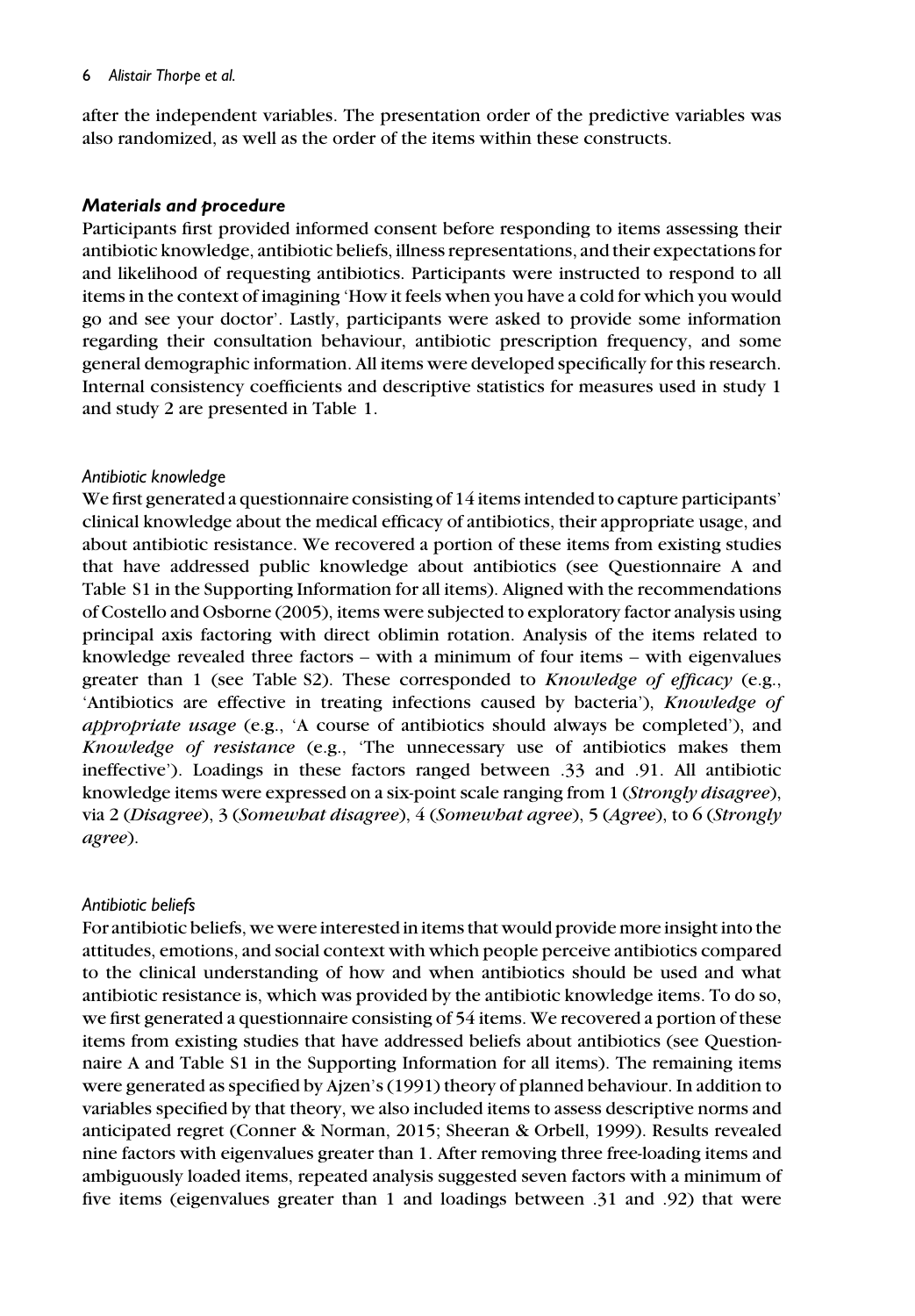|                                                               | Study                                         |              | Study 2                                   |                     |
|---------------------------------------------------------------|-----------------------------------------------|--------------|-------------------------------------------|---------------------|
|                                                               | Mean $\pm$ SD                                 | Cronbach's a | S<br>$\overline{+}$<br>Mean:              | Cronbach's $\alpha$ |
| common cold)<br>Illness beliefs: IPQ-R (adapted for the       |                                               |              |                                           |                     |
| Identity                                                      | $\tilde{=}$<br>$3.67 \pm$                     | 95           | $\frac{50}{2}$<br>$3.62 \pm$              |                     |
| Timeline chronic                                              | $3.15 \pm 1.17$                               |              | $\frac{1}{2}$<br>$3.01 \pm$               |                     |
| Timeline cyclical                                             | $\pm 0.91$<br>3.69                            |              | 0.96<br>$\overline{+}$<br>3.58            |                     |
| Consequences                                                  | $+9.94$<br>2.72                               |              | 0.89<br>$\overline{+}$<br>3.09            |                     |
| Personal control                                              | $\pm 0.93$<br>3.83                            | 55887887     | 0.79<br>$\overline{+}$<br>4.38            | <b>88555888</b>     |
| Treatment control                                             | $\frac{8}{1}$<br>$2.04 \pm$                   |              | 1.45<br>$\overline{+}$<br>2.76            |                     |
| Illness coherence                                             | $\pm 0.94$<br>$4.42 =$                        |              | $\frac{80}{1}$<br>4.48                    |                     |
| Emotional representations                                     | $\overline{5}$<br>$\overline{+}$<br>3.66      |              | 0.98<br>$\overline{+}$<br>3.70            |                     |
| Antibiotic knowledge and beliefs                              |                                               |              |                                           |                     |
| Knowledge of antibiotic efficacy                              | $\pm 0.8$<br>4.98                             | చ            | 0.85<br>$\overline{+}$<br>4.74            |                     |
| Knowledge of appropriate antibiotic usage                     | $5.39 \pm 0.7$                                |              | $\frac{8}{10}$<br>$5.16 \pm 0.00$         |                     |
| Knowledge of antibiotic resistance                            | $\pm 0.73$<br>5.23                            |              | 0.73<br>$\overline{+}$<br>5.18            |                     |
| Negative attitudes towards taking antibiotics                 | $\pm 0.88$<br>3.33                            | 722          | 0.89<br>$3.36 \pm$                        | 7.7798888888        |
| Anticipated regret concerning receiving antibiotics           | $\pm$ 1.44<br>3.99                            |              | 48<br>$\overline{+}$<br>3.75              |                     |
| Anticipated regret concerning not receiving antibiotics       | 1.24<br>$2.25 \pm$                            |              | $\dot{4}$<br>$\overline{+}$<br>2.39       |                     |
| Positive attitudes towards taking antibiotics                 | $\frac{1}{1}$<br>2.28                         |              | 28<br>$\overline{+}$<br>2.91              |                     |
| Subjective social norm perception                             | $\pm 0.90$<br>2.19                            |              | $\frac{4}{1}$<br>$\overline{+}$<br>2.64   |                     |
| Descriptive social norm perception                            | 0.99<br>$2.11 \pm 0$                          | ್ಲಿ 8        | $\ddot{5}$<br>$\overline{+}$<br>.74       |                     |
| Self-efficacy to ask for antibiotics                          | 1.25<br>$\overline{+}$<br>2.54                |              | ن<br>$\overline{+}$<br>3.20               |                     |
| Summary attitudes towards taking antibiotics                  | $\frac{1}{2}$<br>$\overline{+}$<br><b>220</b> | င္ပ          | $-44$<br>$\overline{+}$<br>2.72           |                     |
| Dependent variables                                           |                                               |              |                                           |                     |
| appropriate treatment<br>Expectations that antibiotics are an | $2.33 \pm 1.16$                               | 88           | $2.66 \pm 1.42$                           |                     |
| Expectations of the physicians' prescribing behaviour         | $2.48 \pm 1.29$                               | 88           | 1.52<br>$\frac{1}{1}$<br>2.87             | 8 8 8               |
| Likelihood of requesting antibiotics                          | $-1.78 \pm 0.94$                              | န္ၿ          | $\overline{13}$<br>$\overline{+}$<br>2.29 |                     |
|                                                               |                                               |              |                                           |                     |

Table 1. Descriptive statistics and Cronbach's alpha (a) of the questionnaire items and dependent measures Table 1. Descriptive statistics and Cronbach's alpha (α) of the questionnaire items and dependent measures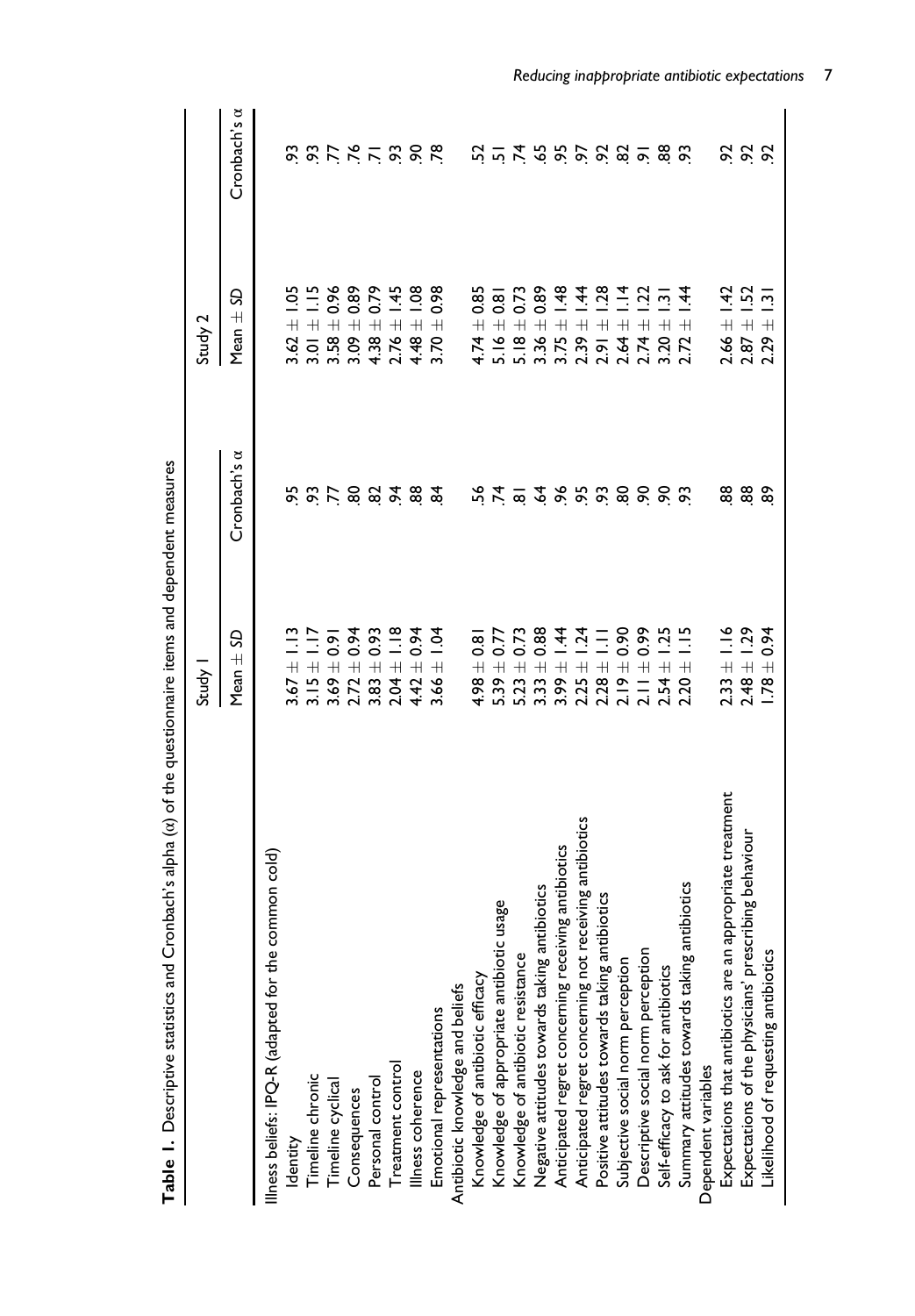#### 8 Alistair Thorpe et al.

consistent with the originally grouped dimensions of the theory of planned behaviour and additional variables (see Table S3 in the Supporting Information). These are summarized as Summary attitudes towards taking antibiotics(e.g., 'Taking antibiotics when I have a cold would be unnecessary/necessary'), Negative attitudes towards antibiotics (e.g., 'When I have a cold, taking antibiotics will cause me side effects such as diarrhoea'), and Positive attitudes towards taking antibiotics (e.g., 'When I have a cold, antibiotics will help me get better more quickly', Subjective social norm (e.g., 'People who are important to me would encourage me to take antibiotics for a cold'), Descriptive social norm (e.g., 'People who are important to me take antibiotics when they have a cold'), Self-efficacy to ask for antibiotics (e.g., 'If I had a cold, I would find it easy to ask my doctor for antibiotics'), Anticipated regret concerning not receiving antibiotics (e.g., 'If I visit my doctor for a cold and do not get antibiotics, I would feel disappointed'), and Anticipated regret concerning receiving antibiotics (e.g., 'If I visit my doctor for a cold and get antibiotics, I would feel disappointed'). All antibiotic belief items were expressed on a sixpoint scale ranging from 1 (Strongly disagree), via 2 (Disagree), 3 (Somewhat disagree), 4 (Somewhat agree), 5 (Agree), to 6 (Strongly agree).

## Illness representations

To measure the views of healthy adults about the common cold, we adapted the Revised Illness Perception Questionnaire (IPQ-R) as recommended by the authors (Moss-Morris et al., 2002), and as practiced in other studies of the common cold (Henderson, Hagger, & Orbell, 2007). Analysis revealed 10 factors with eigenvalues greater than 1. Five items were removed from any further analysis due to low loadings (below .3) and forming twoitem factors. Repeated analysis resulted in an eight-factor solution with loadings between .34 and .98 (see Table S4 in the Supporting Information). The eight factors corresponded to the well-established original scaling of the revised common sense model in the IPQ-R, which can be summarized as *Identity* (an indication of the severity of cold symptoms), Timeline (e.g., 'I think my cold will be long lasting rather than temporary'), Cyclical timeline (e.g., 'I think the symptoms of my cold will change a great deal from day to day'), Consequences (e.g., 'I think my cold will have important consequences on my day to day life'), Personal control (e.g., 'I think that the course of my cold depends on me'), Treatment control (e.g., 'I think antibiotics will be effective in treating my cold'), Coherence (e.g., 'I have a clear picture or understanding of my cold'), and *Emotional* representation (e.g., 'When I have a cold I feel depressed'; see Questionnaire B in the supplemental materials for all items). All illness representation items were expressed on a six-point scale ranging from 1 (Strongly disagree), via 2 (Disagree), 3 (Somewhat *disagree*),  $4$  (*Somewhat agree*),  $5$  (*Agree*), to 6 (*Strongly agree*), with the exception of the identity items, which were expressed on a five-point scale ranging from 1 (Not severe at all), via 2 (Mild), 3 (Moderate), 4 (Severe), to 5 (Very severe).

#### Past consultation behaviour and past antibiotic prescriptions

Participants were asked to respond to single-item measures of past frequency of receiving antibiotics for viral (How often are you prescribed antibiotics for viral infections (i.e., common cold)?) and bacterial (How often are you prescribed antibiotics for bacterial  $infections$  (i.e., pneumonia)?) infections. A single item was used to assess consultation behaviour *(When I have a cold I go and see my doctor)*. Responses to these three items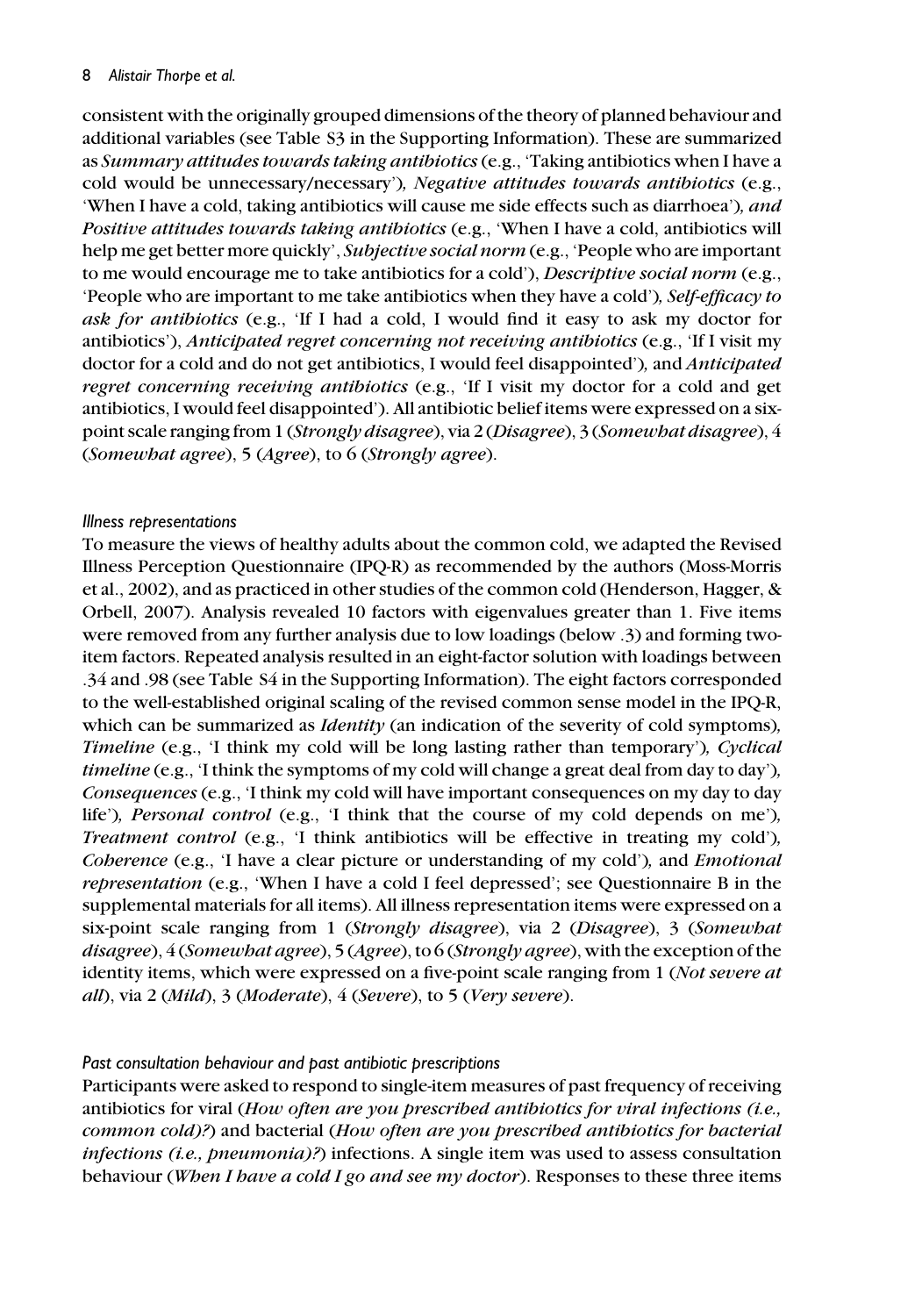were expressed on a five-point scale ranging from 1 (Never), via 2 (Sometimes), 3 (About half the time), 4 (Most of the time), to 5 (Always).

#### Expectations and requests for antibiotics

We operationalized three different measures of expectation. The first measure, Expectations that antibiotics are an appropriate treatment, was designed to capture what participants expect should happen (e.g., 'I should get a prescription of antibiotics'). The second measure, Expectations of the physicians' prescribing behaviour, regards what participants expect will happen (e.g., 'I think I will be prescribed antibiotics by my doctor'). The third measure, *Likelihood of requesting antibiotics*, concerned whether participants expect to ask for antibiotics directly (e.g., 'I would request a prescription of antibiotics').

Expectations that antibiotics are an appropriate treatment (see Dependent variables items A1-A4 in the supplemental materials for all items) and of the physicians' prescribing behaviour (see Dependent variables items B1-B4 in the supplemental materials for all items) were measured using four items. Participants reported their agreement with these items on a six-point scale ranging from 1 (Strongly disagree) via 2 (Disagree), 3 (Mildly disagree), 4 (Mildly agree), 5 (Agree), to 6 (Strongly agree). The likelihood of requesting antibiotics (see Dependent variables items C1-C4 in the supplemental materials for all items) was also measured using four items on a six-point scale, which ranged from 1 (I certainly would not) via 2 (I would not), 3 (I probably would not), 4 (I probably would), 5 (I would), to 6 (I certainly would).

## Statistical analyses

We planned to run zero-order correlation matrices<sup>2</sup> and multiple regression models to estimate the effect of antibiotic knowledge, antibiotic beliefs, illness representations, consultation behaviour, and past antibiotic prescriptions, on our three dependent measures: expectations that antibiotics are an appropriate treatment, expectations of the physicians' prescribing behaviour, and the likelihood of requesting antibiotics.

As failing to reject the null hypothesis does not logically necessitate accepting the null hypothesis, we planned to quantify the evidence supporting the null or alternative hypothesis by computing JZS Bayes factor (BF) equivalents for the correlation matrices and multiple regression models using default prior scales in JASP and the 'Bayes-Factor' package in R, respectively (JASP Team, 2020; Morey & Rouder, 2014; Rouder, Morey, Speckman, & Province, 2012). The university ethics committee granted ethical approval for both studies reported in this paper.

# Results and discussion

We found that erroneous knowledge, attitudes, and beliefs about antibiotics (hypothesis 1) and about the common cold (hypothesis 2) were associated with increased inappropriate antibiotic expectations and requests (all correlation coefficients amongst study variables are shown in Figure 1). Indeed, greater knowledge of antibiotic efficacy,

 $2$  To control for multiple comparisons, p values and confidence intervals (Cls) were adjusted using the false discovery rate (FDR) correction (both the raw values and adjusted values are available in the Supporting Information).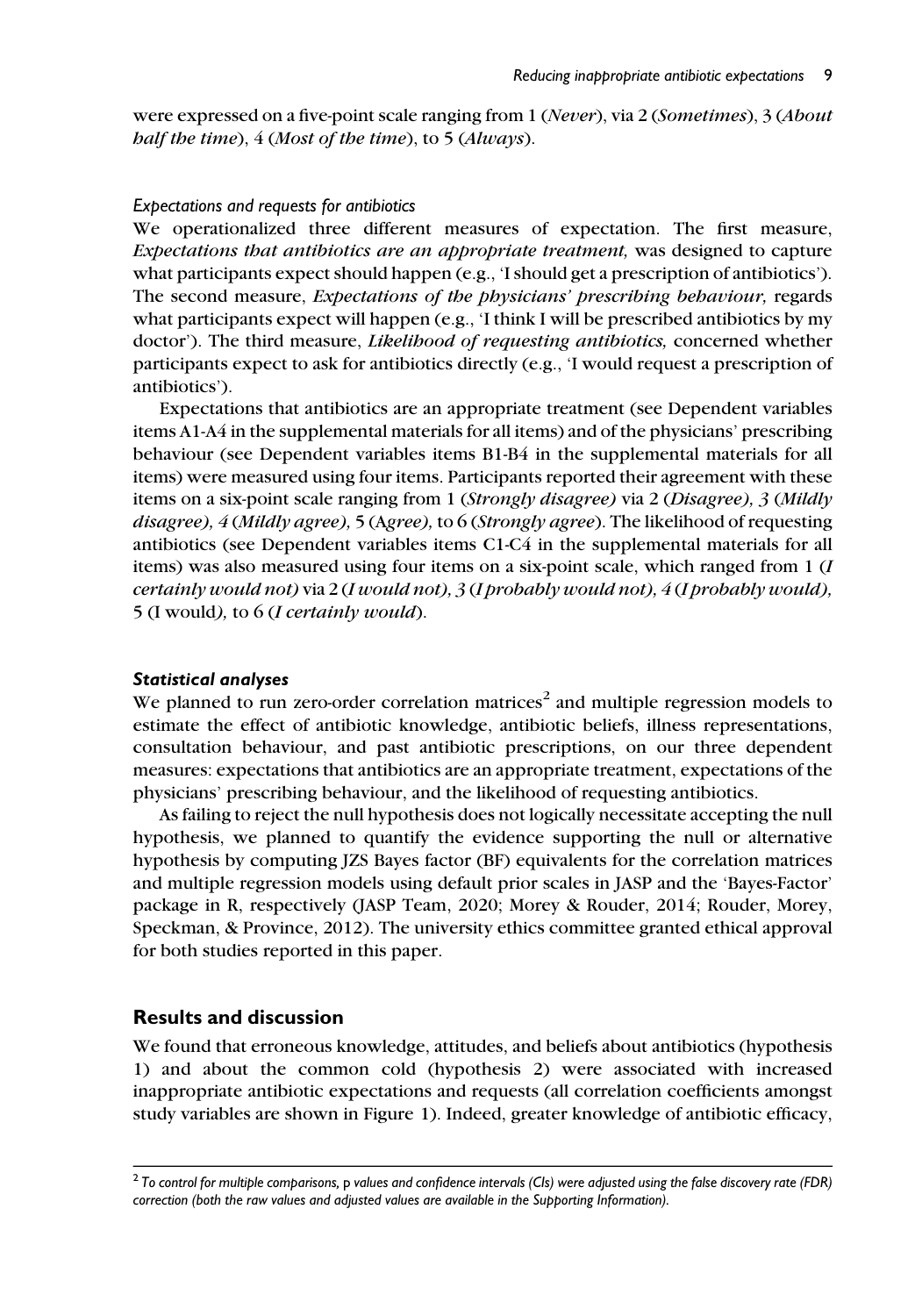#### **(Panel (a)) Correlation Coefficients: Illness Beliefs with Expectations and Requests**



Figure 1. Correlation coefficients for dimensions of illness beliefs (Panel A), antibiotic knowledge and beliefs (Panel B) with expectations that antibiotics are an appropriate treatment, expectations of physician prescribing, and the likelihood of requesting antibiotics. The point symbols represent zero-order correlations, and the error bars represent adjusted 95% confidence intervals with FDR correction.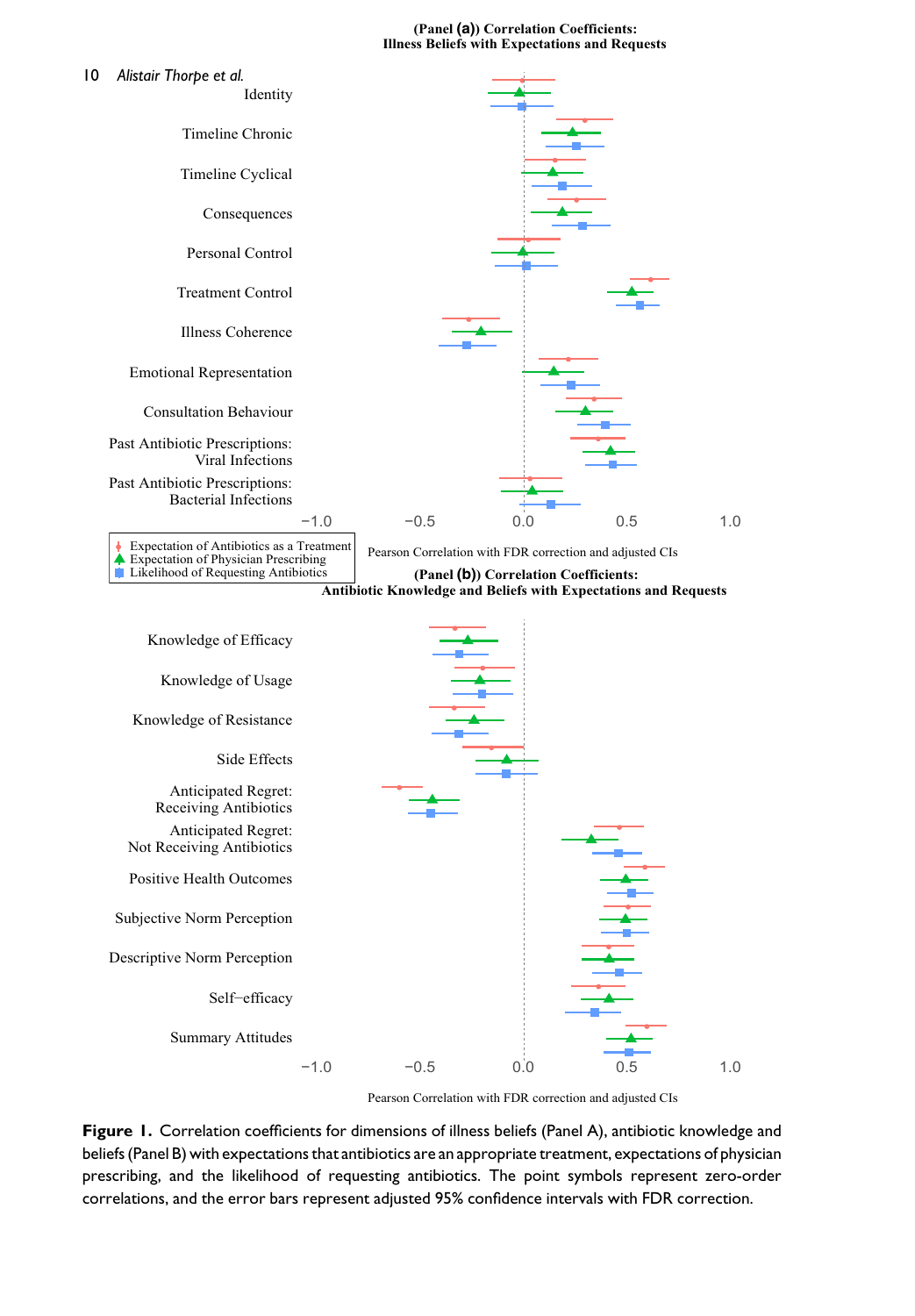usage, and resistance was associated with lower expectations and a reduced likelihood of requesting antibiotics, as expected. However, these associations tended to be descriptively weaker (*r* values ranging from  $-.20$  to  $-.33$ ), than the associations with dimensions related to antibiotic beliefs. For example, perceived subjective norm for taking antibiotics was correlated with expectations that antibiotics are an appropriate treatment ( $r = .51$ ,  $p_{\text{CFDR}} < .001$ ), expectations of the physicians' prescribing behaviour ( $r = .49$ ,  $p_{\text{CFDR}} <$ .001), and the likelihood of requesting antibiotics ( $r = .49$ ,  $p_{(\text{FDR})} < .001$ ).

We also predicted that increased frequency of receiving antibiotics for both viral and bacterial infections in the past would be associated with increased antibiotic expectations (hypothesis 3). As predicted, we found significant positive correlations between receipt of antibiotic prescriptions for viral infections in the past and both inappropriate antibiotic expectations and requests. However, while we also found positive correlations for past receipt of antibiotic prescriptions for bacterial infections and inappropriate expectations and requests, these were not statistically significant (all correlation coefficients, Bayes Factors, raw, and FDR-corrected p values and CIs are reported in Table S5 and Table S5a in the Supporting Information).

Expectations that antibiotics are an appropriate treatment, expectations of the physicians' prescribing behaviour, and the likelihood of requesting antibiotics were each regressed on antibiotic knowledge together with antibiotic beliefs, illness representations, consultation behaviour, and past antibiotic prescriptions. All the variables that were present in the correlational analyses (i.e., antibiotic knowledge, antibiotic beliefs, common cold illness representations, and past consultation behaviour and past antibiotic prescriptions) were entered into the regression models in one step (forced entry). Regression coefficients amongst study variables are shown in Figure 2 (see also Tables S6–S8 in the Supporting Information). A significant regression equation was obtained for each dependent variable: expectations that antibiotics are an appropriate treatment,  $F(22, 379) = 18.77$ ,  $p < .001$ ,  $R^2 = .52$ , expectations of the physicians' prescribing behaviour,  $F(22, 379) = 12.30$ ,  $p < .001$ ,  $R^2 = .42$ , and the likelihood of requesting antibiotics  $F(22, 379) = 14.59$ ,  $p < .001$ ,  $R^2 = .46$ . Inspection of beta values showed that illness representations, antibiotic beliefs, and past experience obtained significant values in all three models, whereas knowledge of antibiotic efficacy, usage, and resistance was reduced to non-significance in these multivariable models ( $p > .05$ ). As recommended by Rouder and Morey (2012), we computed JZS Bayes factors to quantify evidence for the null or alternative hypothesis for each regression model. This analysis revealed that the data provide decisive evidence in favour of the expectations that antibiotics are an appropriate treatment (BF<sub>10</sub> = 1.39  $\times$  10<sup>44</sup>), expectations of the physicians' prescribing behaviour (BF<sub>10</sub> = 2.50  $\times$  10<sup>29</sup>), and the likelihood of requesting antibiotics (BF<sub>10</sub> = 8.63  $\times$  10<sup>34</sup>) models against the intercept-only models (i.e., the null model assuming no effect).

## STUDY 2

In study 1, participants reported on an instance of a cold that would lead them to visit their physician. Our results indicate that while knowledge was negatively associated with inappropriate expectations and requests for antibiotics other variables were more strongly correlated with such inappropriate expectations and requests (e.g., illness timeline and social norm perceptions). To supplement this correlational evidence on the role of knowledge, it is also necessary to provide a test of the causal role of information on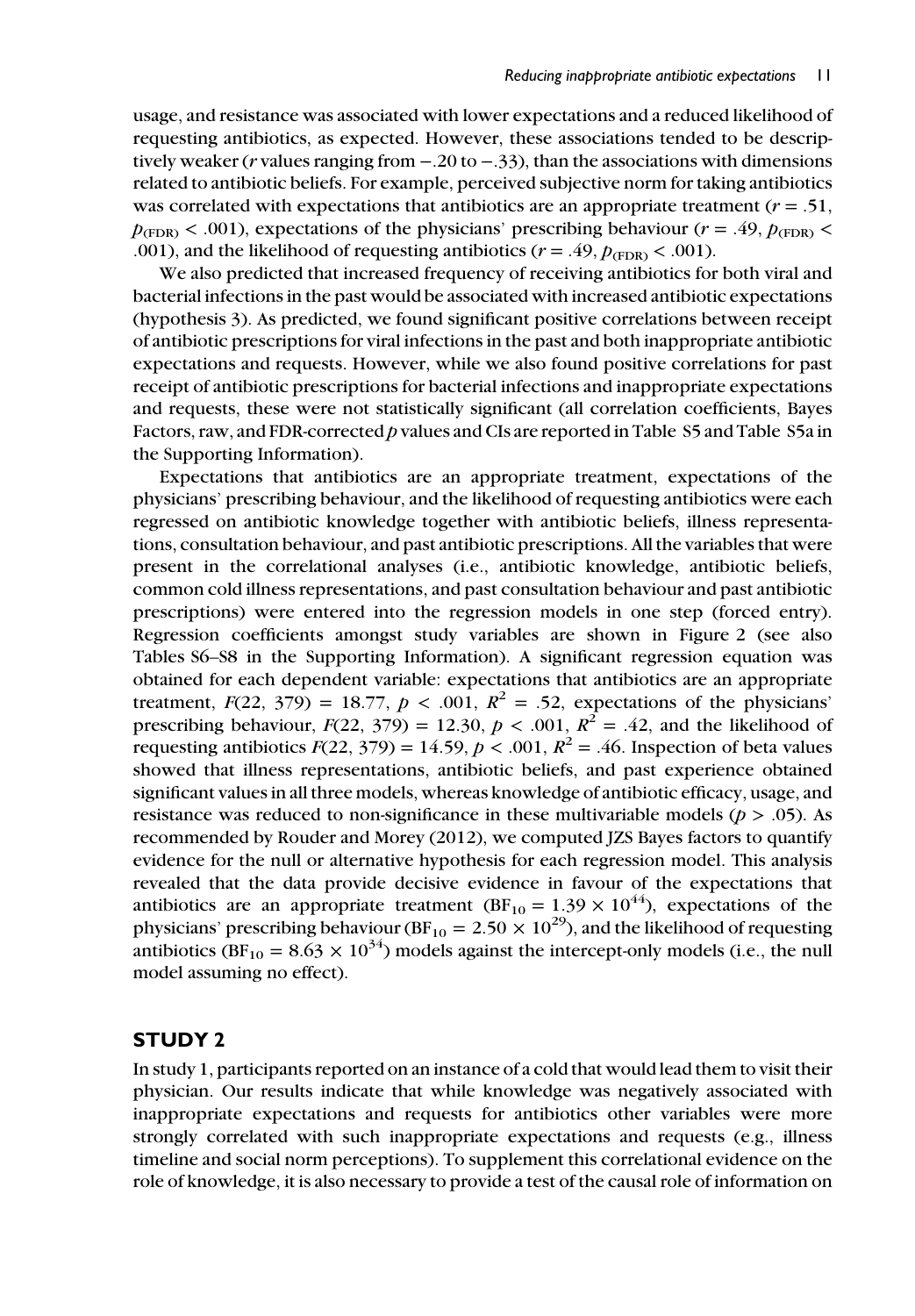**(Panel (a)) Regression Coefficient Estimates: Illness Beliefs on Expectations and Requests**





Figure 2. Regression coefficient estimates for dimensions of illness beliefs (Panel A), antibiotic knowledge and beliefs (Panel B) on expectations that antibiotics are an appropriate treatment, expectations of physician prescribing, and the likelihood of requesting antibiotics. The point symbols represent regression coefficient estimates, and the error bars represent 95% confidence intervals.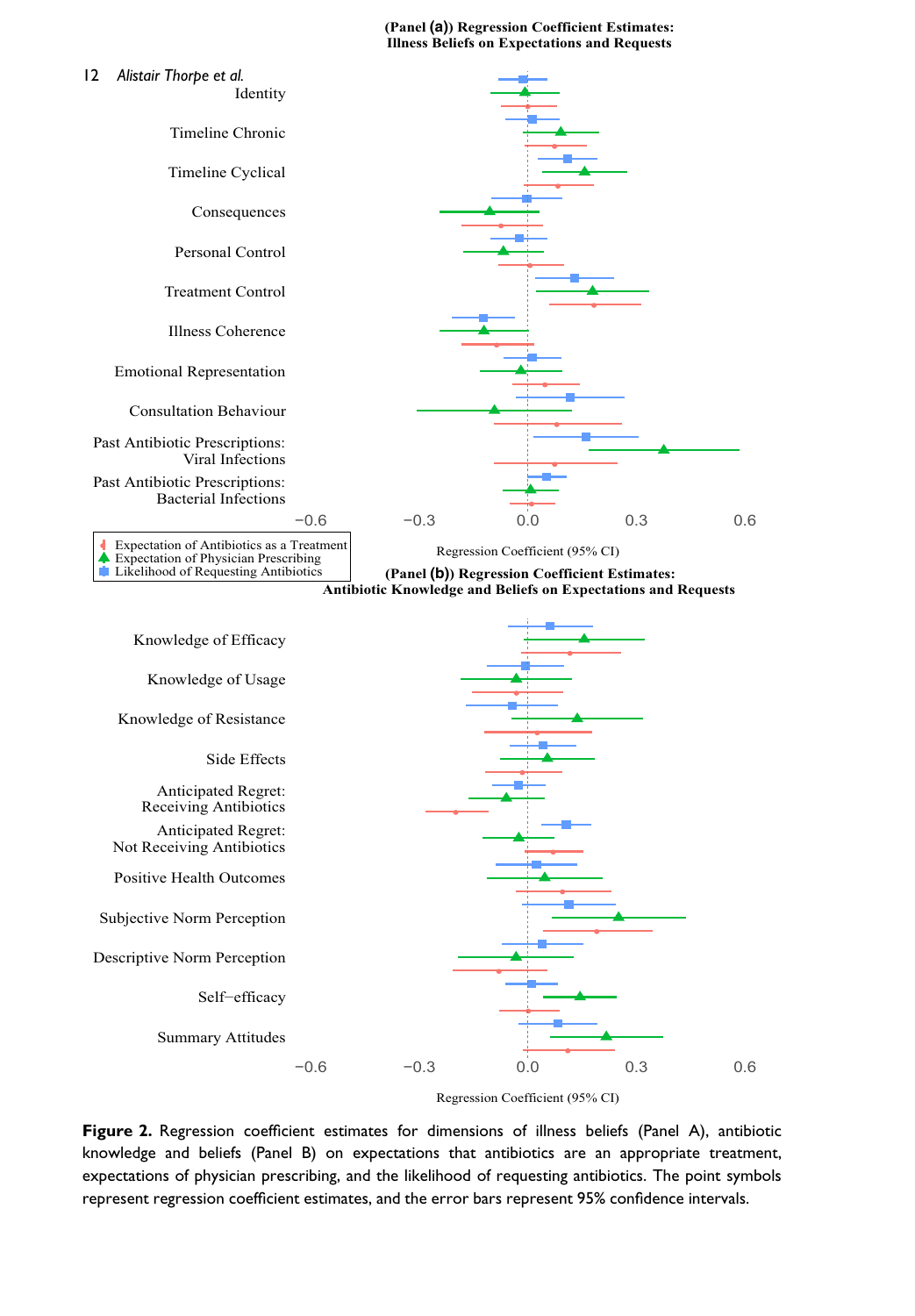expectations and requests. Study 1 relied on participants' recollection of a specific memory of a cold and natural variations of participants' knowledge. In study 2, participants read a scenario where they imagined having a cold and consulting their physician, but we experimentally manipulated the information about illness aetiology and antibiotic efficacy provided by the physician. Information on illness aetiology and antibiotic efficacy was provided as they are the central elements of most educational campaigns and encompass the necessary information for a person to understand that antibiotics are unnecessary. Prior knowledge, antibiotic beliefs, and illness representations were employed as covariates, in order to isolate the independent effects of information provision on clinically unjustified expectations and requests.

## Method

#### **Participants**

We set an a priori stopping rule of 187 participants. The sample size was selected prior to data collection in order to maximize the precision of our estimates while accounting for the funding that was available for participant recruitment. The data collection for this study was conducted in July 2018. We recruited adult participants from the general population via an email list of participants registered to take part in social science research held by the University. Due to recruiting participants in groups, a total of 192 participants completed the experiment in the laboratory. Two individuals did not consent to participating in the study and did not complete the experiment. Sensitivity analysis with  $\alpha$ = .05 and 1 –  $\beta$  = .90 indicated that the final sample size was sufficient to detect a medium effect ( $\eta_p^2$  = .06) for a 2 × 2 between-subjects ANOVA (Faul et al., 2007). All participants received £4 as a show-up fee and then another £4 upon completion of the study (£8 in total). The study took around 40 minutes to complete. In the final sample of 190 participants, 71 identified as male, 117 female, 1 as other, and 1 chose not to respond. The sample age ranged from 18 to 79 years ( $M = 32.5$ ,  $SD = 14.1$  years). The substantial majority, 97%, of participants indicated that they were registered with a family physician and stated that they were residents of the United Kingdom (83%). Most participants identified as White (71%) and were employed (61%) with an annual median income between £20,000 and £29,999 per year. Participants' level of education varied as follows: professional trade qualification or no formal educational qualification (1%), GCSE (6%), A levels or national diplomas (23%), and undergraduate degree or further degree (70%). In the last 12 months, only 12% of participants had not experienced a cold, 58% had experienced between one to two colds, 24% had experienced three to four, and 6% had experienced five or more. At the time of testing, 18% of participants had experienced a cold in the last 30 days.

#### Design

We tested our hypotheses in a 2 (viral information: present vs. absent)  $\times$  2 (antibiotic information: present vs. absent) factorial between-subjects design with expectations that antibiotics are an appropriate treatment, expectations of the physicians' prescribing behaviour, and likelihood of requesting antibiotics as our dependent variables. The manipulations were provided within a hypothetical medical scenario describing a consultation with a physician for cold symptoms. The scenario was modelled according to the vignette employed by Sirota et al. (2017) and aligned with guidelines from the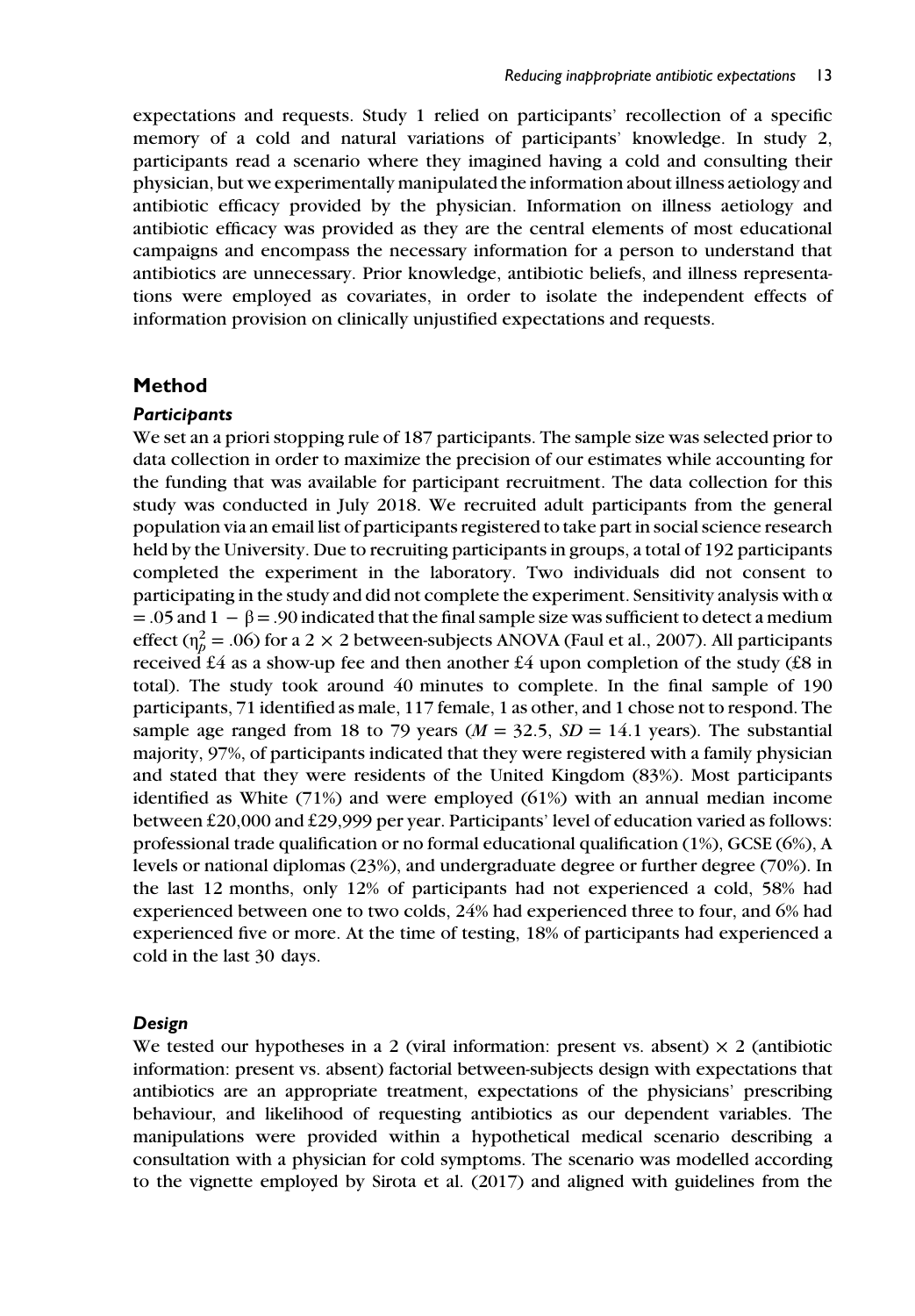#### 14 Alistair Thorpe et al.

National Institute for Health and Care Excellence of a situation in which antibiotics are not clinically justified (Tan et al., 2008). The viral information manipulation consisted of a single sentence from the family physician stating that a viral infection was the cause of the symptoms. Likewise, the antibiotic information manipulation consisted of a sentence from the physician stating that antibiotics are only effective for bacterial infections, have no positive effect on viral infections, provide no symptom relief, and may have side effects such as diarrhoea, vomiting, and rash (see the Full Vignette in the Supporting Information).

#### Materials and procedure

First, participants reported their prior knowledge, antibiotic beliefs, and illness representations by answering the same questions as described in study 1. Participants were then randomly assigned to read one of four hypothetical medical scenarios describing a consultation with a physician for cold-like symptoms. Having read the scenario participants indicated their expectations that antibiotics are an appropriate treatment, their expectations of the physicians' prescribing behaviour, and the likelihood of requesting antibiotics. Items assessing these dependent measures were identical to those used in study 1.

As in study 1, participants were asked to provide some information regarding their consultation behaviour and antibiotic prescription frequency. Lastly, participants answered some unrelated questions on nutrition labels and general demographic questions.

#### Statistical analyses

We planned to conduct a two-way factorial ANOVA to test the effect of illness and antibiotic information provision on expectations and requests for antibiotics. We also planned to run two-way factorial ANCOVAs to again test the effect of illness and antibiotic information provision on expectations and requests for antibiotics with the dimensions of antibiotic knowledge, antibiotic beliefs, illness representations, consultation behaviour, and past antibiotic prescriptions as covariates. Evidence to support the null or alternative hypothesis was quantified by computing a JZS Bayes factor (BF) ANOVA and ANCOVAs with default prior scales using the 'Bayes-Factor' package in R and JASP, respectively (JASP Team, 2020; Morey & Rouder, 2014; Rouder et al., 2012).

## Results and discussion

The ANOVA (Figure 3) showed that the provision of information regarding antibiotics decreased individuals' expectations that antibiotics are an appropriate treatment  $F(1)$ , 186) = 7.55,  $p = .007$ ,  $\eta_p^2 = .04$ . There was no significant effect of viral information on expectations that antibiotics are an appropriate treatment ( $F < 1, p = .789$ ) nor was there any interaction ( $F < 1$ ,  $p = .859$ ). Similarly, the provision of information regarding antibiotics decreased individuals' expectations of the physicians' prescribing behaviour F  $(1, 186) = 22.78, p < .001, \eta_p^2 = .11$ , but the provision of viral information did not ( $F < 1, p$ = .900). There was also no interaction ( $F < 1$ ,  $p = .891$ ). Descriptively, as indicated in Figure 3 (Panel C), the likelihood of requesting antibiotics was decreased by the provision of antibiotic information, but this was not statistically significant  $F(1, 186) = 3.46$ ,  $p = 0.065$ ,  $η<sub>p</sub><sup>2</sup> = .02$ . Again, no effect of viral information ( $F < 1, p = .843$ ) or interaction was found  $(F < 1, p = .501)$ .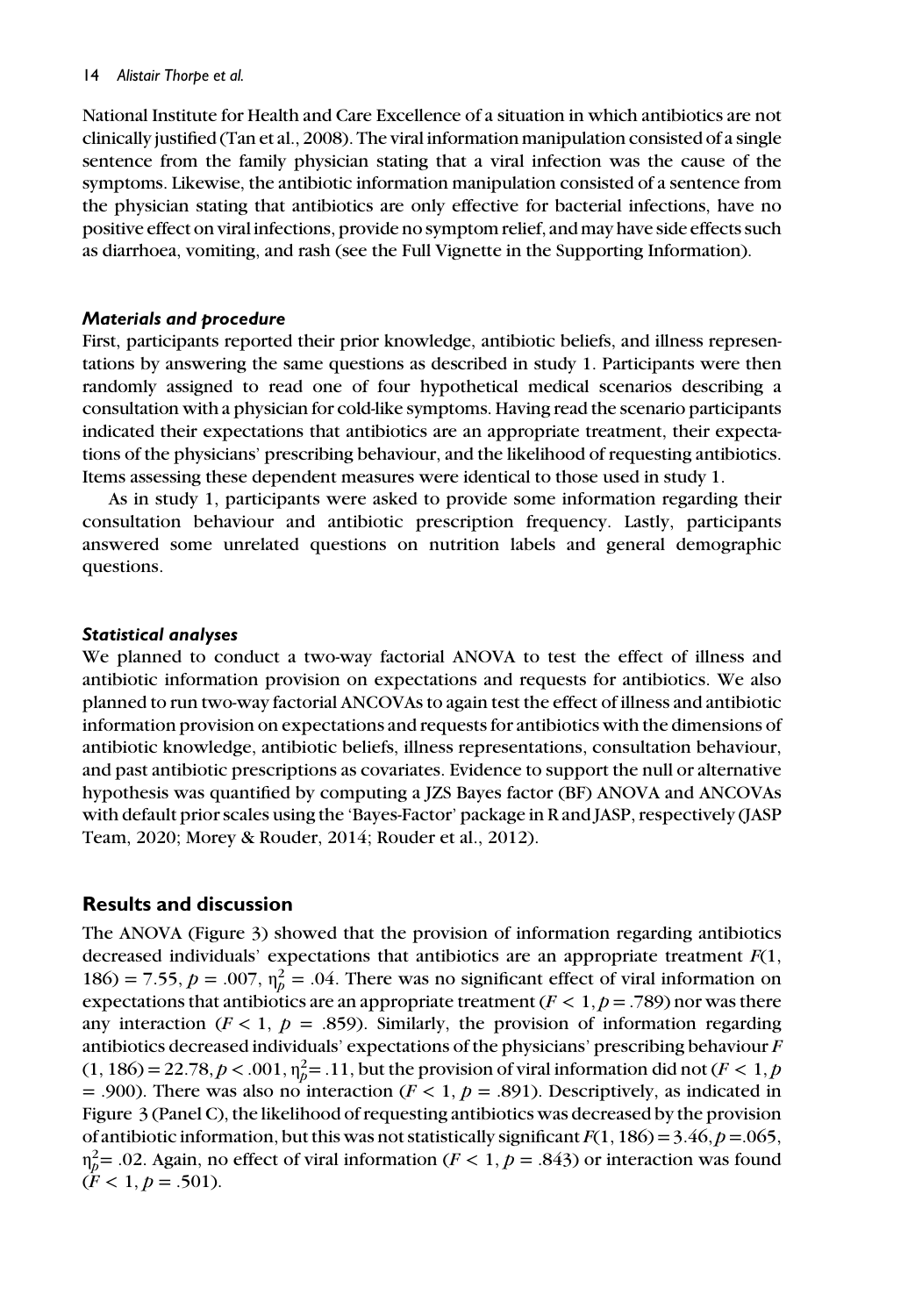



A JZS Bayes factor ANOVA (JASP Team, 2020; Morey & Rouder, 2014; Rouder et al., 2012) with default prior scales favoured the antibiotic information model to the interceptonly (null) model for both expectations that antibiotics are an appropriate treatment and of the physicians' prescribing behaviour, but not for the likelihood of requesting antibiotics (see Table 2). The data provide substantial evidence that antibiotic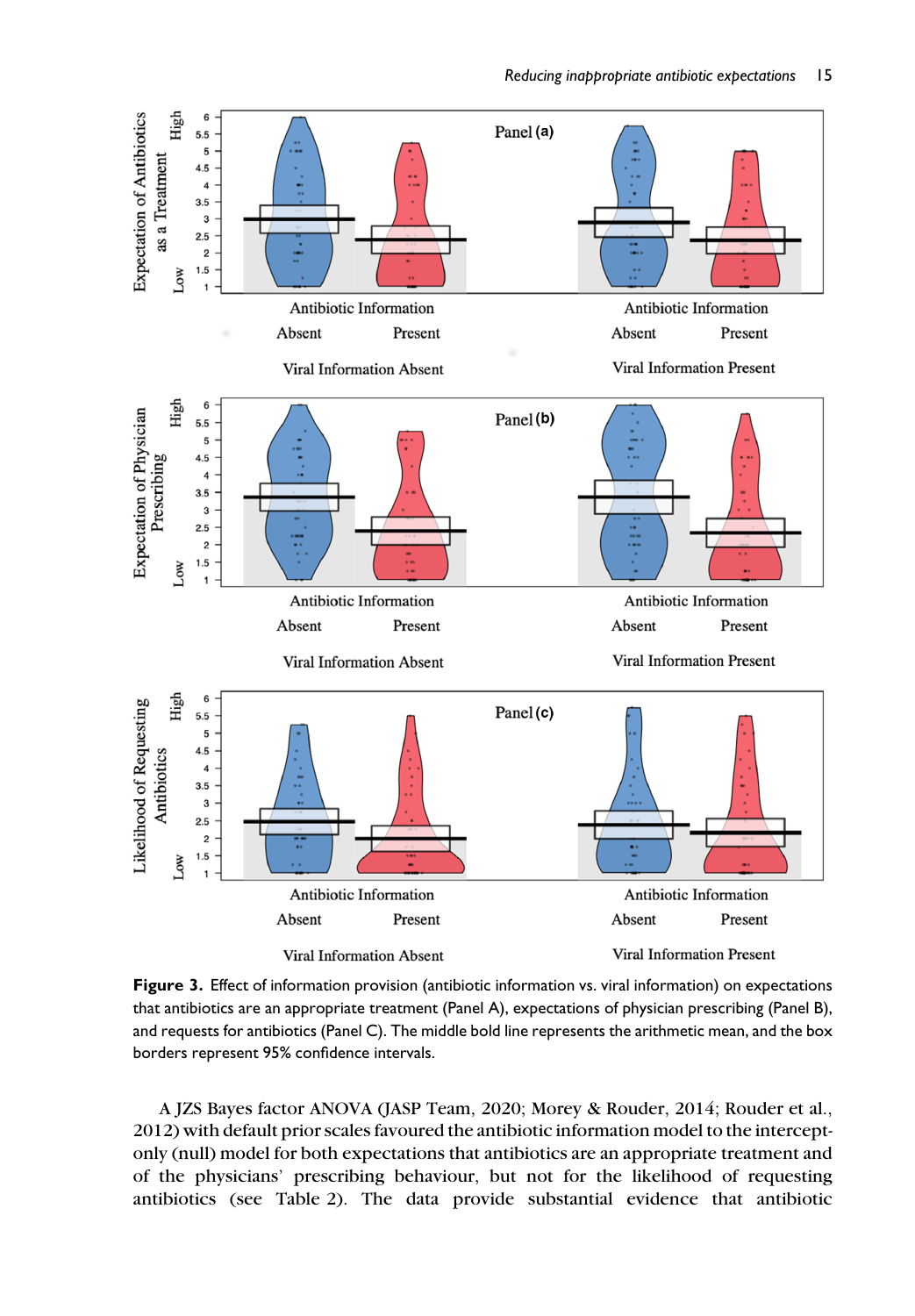| BF denominator intercept-only<br>models                       | <b>BF</b> numerator   |                  |                      |                                      |  |
|---------------------------------------------------------------|-----------------------|------------------|----------------------|--------------------------------------|--|
|                                                               | Model I $BF_{\Delta}$ | Model 2 $BF_{V}$ | Model 3 $BF_{A + V}$ | Model 4<br>$BF_{A + V + A \times V}$ |  |
| Expectations that antibiotics<br>are an appropriate treatment | 5.33                  | 0.16             | 0.84                 | 0.18                                 |  |
| Expectations of physician<br>to prescribe antibiotics         | 4,688.79              | 0.16             | 717.86               | 154.57                               |  |
| Likelihood of requesting<br>antibiotics                       | 0.79                  | 0.16             | 0.12                 | 0.03                                 |  |

Table 2. Quantified evidence for models (BFs)

Note. BF = Bayes factors; A = antibiotic information (factor 1); V = viral information (factor 2); A  $\times$  V  $=$  interaction term of antibiotic and viral information. Evidence category for BF<sub>01</sub> as described by Wetzels et al. (2011): evidence to support H0: decisive evidence (>100), very strong evidence (100 – 30), strong evidence (30 – 10), substantial evidence (10 – 3), and anecdotal evidence (3-1). Evidence to support  $H_1$ : decisive evidence (<1/100), very strong evidence (1/100 – 1/30), strong evidence (1/30 – 1/10), substantial evidence (1/10 – 1/3), and anecdotal evidence (1/3 – 1).  $BF_{10} = 1/BF_{01}$ .

information reduces expectations that antibiotics are an appropriate treatment ( $BF_{10}$  = 5.33); decisive evidence in favour for the provision of antibiotic information reducing expectations of the physicians' prescribing behaviour ( $BF_{10} = 4688.79$ ); and no evidence that antibiotic information influences the likelihood of requesting antibiotics ( $BF_{10}$  = 0.79). Additionally, there was substantial evidence that data were more likely under the main effects models than the models including the interaction. The results of these analyses are consistent with the results of the classic ANOVAs and, as expected, provide support for the exclusive effect of antibiotic information on reducing expectations for antibiotics (hypothesis 5). Also aligned with the results of the classic ANOVAs, these results do not offer support for the hypotheses that viral information provision alone reduces expectations for antibiotics (hypothesis 4) or that combining both types of information offers an advantage (hypothesis 6).

To examine the effect of information provision after controlling for initial differences in participants' knowledge, antibiotic beliefs, illness representations, and past experiences, we entered these variables as covariates in subsequent two-way factorial ANCOVAs (see Tables S9–S11 in the Supporting Information). The main effect of antibiotic information in reducing expectations that antibiotics are an appropriate treatment and expectations of physicians' prescribing behaviour was unaffected by the introduction of covariates. However, the inclusion of illness representations and antibiotic knowledge and beliefs as covariates in the analysis of likelihood of requesting antibiotics resulted in a significant main effect of provision of antibiotic information (Table S11). The emergence of this main effect only after the inclusion of covariates in the model indicates that the effect of information provision on the likelihood of making a request for antibiotics in the scenario varied according to prior beliefs.

# GENERAL DISCUSSION

Patients' expectations and requests for antibiotics influence physician prescribing behaviour (Sirota et al., 2017) and can increase clinically unjustified prescriptions of antibiotics in primary care (Davies, 2018). Strategies are needed that might on the one hand modify unnecessary consulting behaviour by patients and on the other hand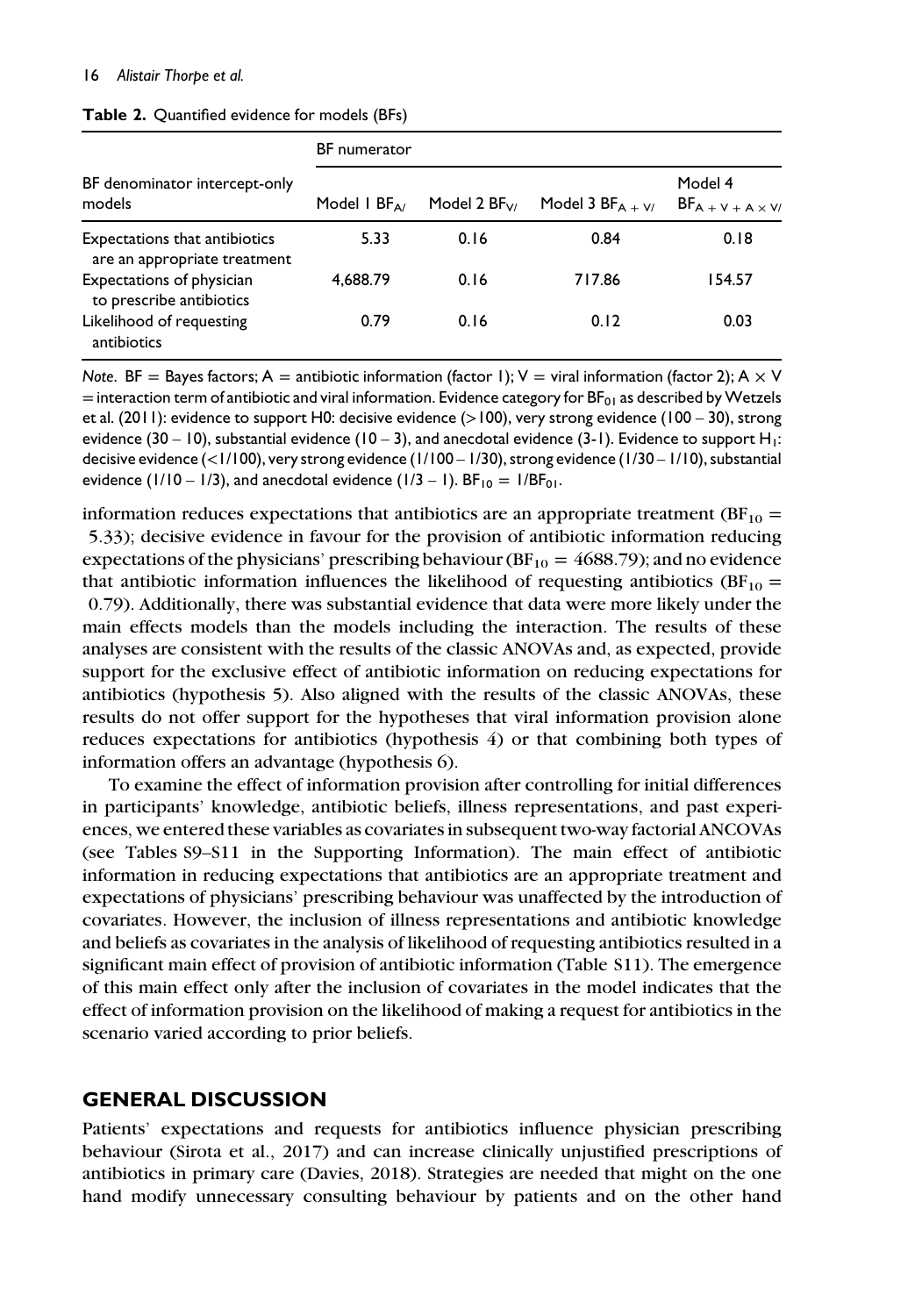empower physicians to manage expectations and requests during those consultations. The present results provide important insights that might inform such strategies and advance understanding of the cognitive mechanisms underlying inappropriate expectations and requests. In two studies, we evaluated the role of prior knowledge and clinical information provision on inappropriate expectations and requests for antibiotics. Study 1 showed that poor antibiotic knowledge was associated with increased inappropriate expectations and requests for antibiotics. Study 2 provided causal evidence that information about the lack of efficacy and side effects of taking antibiotics reduced inappropriate expectations and requests for antibiotics, but that providing information confirming the viral nature of an infection did not. Findings from both studies indicate that while prior knowledge and clinical information provision influence inappropriate expectations and requests, a more complex network of illness and antibiotic beliefs is associated with expectations and requests than is typically appreciated in health campaigns and clinical interventions.

An extended common sense model of self-regulation was employed in study 1, as recently recommended by Hagger et al. (2017). Findings support this approach, since both illness representations and antibiotic beliefs contributed to the explanatory model. Participants were asked to consider a cold they had experienced that led them to go to the doctor. In this scenario, participants' expectations that antibiotics are an appropriate treatment and should be prescribed were positively associated with the belief that other people would approve of them taking antibiotics, the belief that antibiotics are effective at treating and controlling a cold, and inversely associated with anticipated regret if antibiotics were prescribed  $-$  that is  $-$  people who anticipated regret if they took antibiotics were less likely to consider them an appropriate treatment. Examination of the regression of people's expectations that a physician will prescribe them an antibiotic revealed that it was associated with a different set of variables. Participants who expected to receive a prescription reported cyclical timeline illness representations, had positive attitudes towards antibiotics and believed they would control their illness, had higher selfefficacy to ask for antibiotics, and also believed that significant others would approve of them taking antibiotics. These findings endorse the idea that obtaining antibiotics is a goaldriven deliberative act on the part of patients. Finally, increased likelihood of requesting antibiotics was reliably associated with lower illness coherence and stronger endorsement of cyclical timeline. This implies that a cold that may lead to the adoption of an antibiotic request coping response is characterized by unpredictable day-to-day variability in symptoms that are hard to comprehend (as opposed to the duration or severity of symptoms), together with the belief that antibiotics will offer an effective solution. Participants' feelings of anticipated regret if they requested and did not receive antibiotics were also associated with likelihood of requesting antibiotics, perhaps offering some insight into why physicians so often accede to requests. Anticipated annoyance and dissatisfaction both motivate people to ask, and perhaps also motivate physicians to avoid this outcome for their patients.

Study 2 controlled for illness characteristics by presenting participants with a description of a cold scenario physician consultation in vignette format, in order to provide a critical test of the causal role of information provision about illnesses and antibiotics on inappropriate expectations and requests for antibiotics. As predicted, we found that the provision of information regarding the lack of efficacy and side effects of antibiotics decreased expectations. For participants who are aware that colds are caused by viruses, this information would confirm that antibiotics would be unnecessary. Furthermore, the information about the harmful consequences of taking antibiotics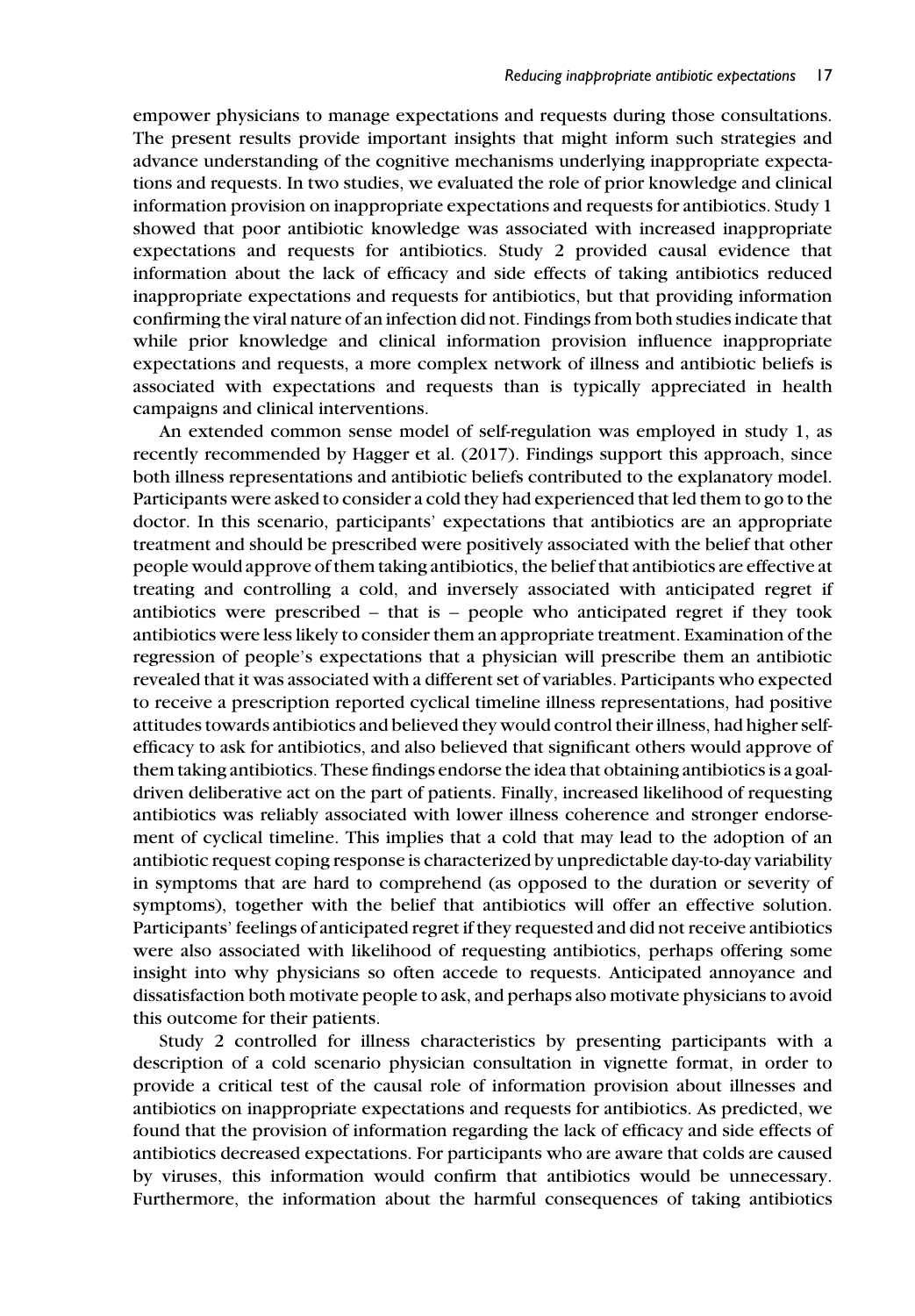inappropriately might have prevented participants from discounting these side effects and, in turn, discouraged the adoption of a 'why not take a risk' strategy (Broniatowski et al., 2015, 2018). The direction of the effect was the same for our other key outcome (the likelihood of requesting antibiotics) although this effect was not statistically significant without the inclusion of covariates. People are often hesitant to communicate openly with their physician and directly requesting any kind of treatment from a physician can be seen as a particularly sensitive issue (Levy et al., 2018). It is possible that the lack of significant effect was because the situation described in the vignette was not sufficiently severe enough for participants to be willing to communicate directly with their physician in this way. Another reason for this could be that intentions to request antibiotics may be held more strongly than expectations and therefore less susceptible to the type of information provided in the vignettes.

Contrary to our second prediction, we observed no effect of information relating to the illness aetiology on expectations or requests. Participants who were told that the symptoms were caused by a viral infection were no less likely to expect or request antibiotics than those who did not receive this information. Thus, the findings of the experiment did not provide any evidence supporting this prediction. Given that so many adults think that antibiotics can kill viruses (Cals et al., 2007; Hoffmann, Ristl, Heschl, Stelzer, & Maier, 2014; van Rijn, Haverkate, Achterberg, & Timen, 2019), the obvious explanation for this is that a large proportion of the participants in this experiment believed that antibiotics are effective at treating viruses. In this case, simply providing information confirming that the infection was viral would not change their belief that antibiotics would be an appropriate treatment. This is an important consideration for physicians who might only choose to focus on educating patients about the nature of their infection without also providing a clear assertion that antibiotics will not help.

We also observed no statistically significant advantage in combining the two types of information. One explanation for this lack of significant effect could be due to a floor effect given that expectations and requests for antibiotics were already low overall. It may also have been the case that the viral information offered no additional benefit as most participants already knew that the described symptoms are typical of a viral infection. Alternatively, recent findings suggest that an action bias (a preference for harms caused by doing something compared to lesser, or equal, harms that come from doing nothing) might also partly explain why some participants in this condition still expected and would request antibiotics even though they were informed that they offer no clinical benefit and pose risk of harm (Thorpe, Sirota, Juanchich, & Orbell, 2020a).

Our findings are aligned with existing research that educational interventions may reduce desires for antibiotics (Madle, Kostkova, Mani-Saada, Weinberg, & Williams, 2004; Price et al., 2011; Roope et al., 2020; Thorpe et al., 2020a; Thorpe, Sirota, Juanchich, & Orbell, 2020b), but offer a distinct contribution by controlling for illness characteristics (severity and duration) and indicating that physicians might be empowered to change patient expectations during a consultation in which antibiotics are clinically inappropriate by providing information that specifically addresses ineffectiveness of antibiotics for the condition presented, and their side effects. Providing both illness and antibiotic information is recommended by NICE guidelines (PHE, 2017), and it is important to clarify that based on these findings we do not believe or recommend that physicians should not provide information on illness aetiology. Communicating information on illness aetiology and antibiotics to patients is not substantially more time-consuming than providing information about antibiotics alone and may confer other benefits. This is particularly important in the light of prior research, which found that 23% of people who asked for an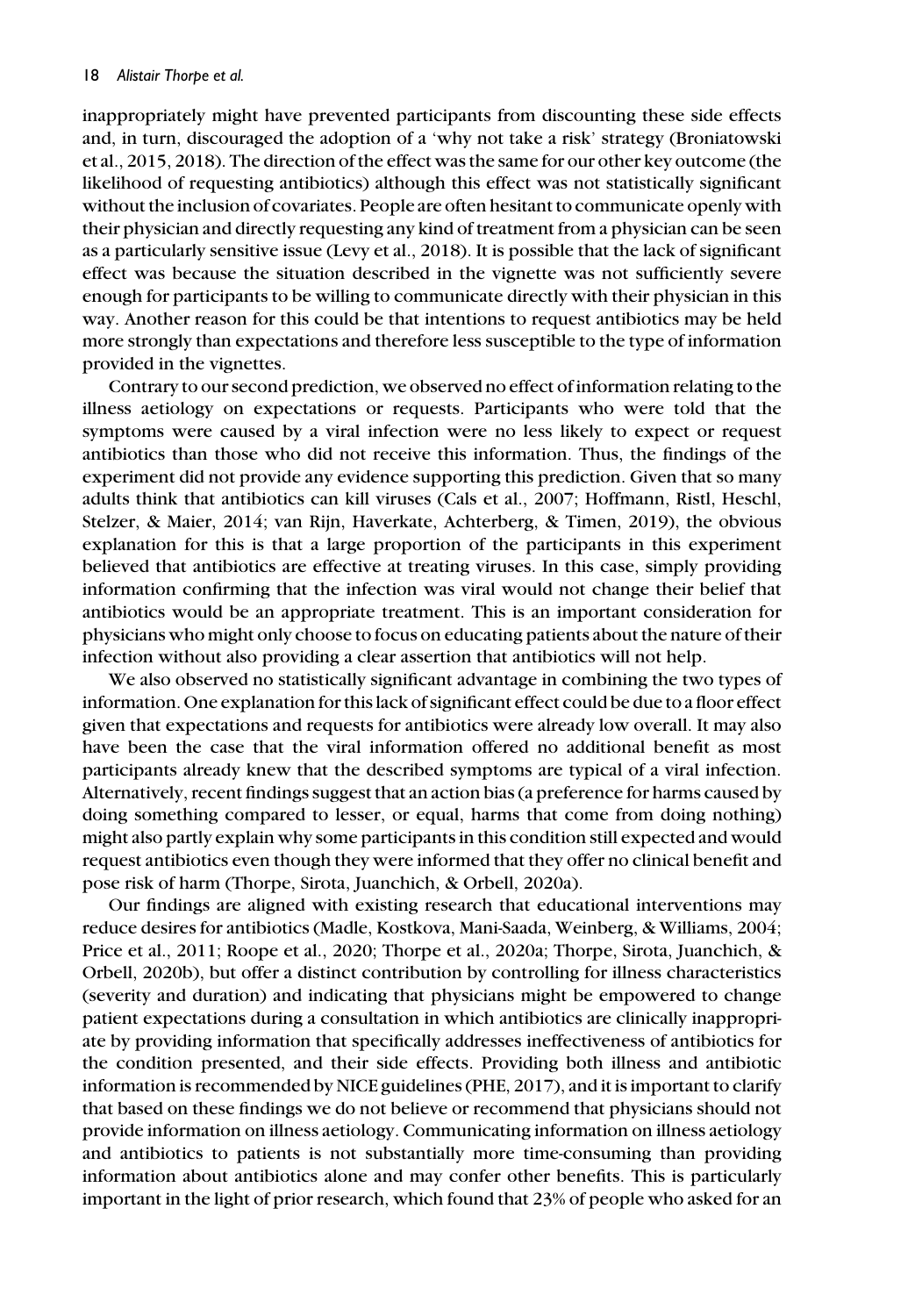antibiotic when they visited their physician were given one without any discussion with their physician about the presenting illness (McNulty et al., 2013).

Recently, there has been an increase in the deployment of interventions aimed at reducing inappropriate antibiotic prescribing in primary care in the United Kingdom. These include the Quality Premium and the Keep Antibiotics Working Campaign<sup>3</sup>. Past research has shown that multifaceted interventions, which simultaneously incorporate educational elements with physician training and strategies such as delayed prescriptions, have been shown to be most effective at improving antibiotic prescribing (Arnold & Straus, 2006; Gonzales et al., 2005; Huttner, Goossens, Verheij, & Harbarth, 2010). However, to date, the success of the public/patient-targeted component of these interventions is unconvincing (Cross, Tolfree, & Kipping, 2016; Haynes & McLeod, 2015). In our work, we found that family physicians' sharing information with patients was instrumental in reducing inappropriate antibiotic expectations. This could be because in our study it was a trusted medical professional who shared the information and not an institution. In the United Kingdom, family physicians are a trusted source of information and this trust may be a condition to the effect occurring (Thorpe et al., 2020b).

Our findings also suggest that one reason why interventions focussed on patient education yield such mixed effects is that they overestimate the impact of didactic information about illnesses and antibiotics and neglect the influence of patient-related non-clinical factors such as their perception of the social norm for taking antibiotics or their anticipated regret concerning leaving a consultation empty-handed. Taken together, findings from study 1 and study 2 suggest that although informing patients does not always help them have more accurate knowledge of illnesses and antibiotics it may influence emotional responses to taking antibiotics, which can be an alternative pathway to behaviour change. Therefore, future interventions might also focus on modifying specific beliefs that antibiotics can treat a cold, creating more negative evaluations of antibiotics, encouraging people to consider potential regrets associated with taking antibiotics and changing the subjective norm (Prentice & Miller, 1993) by providing information that most other people think antibiotics should not be prescribed or taken for a respiratory tract infection. In particular, given the previous success of social norm feedback in reducing antibiotic prescribing by physicians (Hallsworth et al., 2016), it would be expected that normative appeals to the public might be a valuable method for reducing inappropriate prescriptions. Evidence that expectations and requests arise when an individual has failed to achieve illness coherence (Leventhal et al., 2011), perhaps because the course of illness does not seem to have an improving trajectory, but instead comes and goes from day to day in spite of efforts to control symptoms, suggests a further educational target. While clinical guidelines propose that physicians advise patients on average illness durations (Tan et al., 2008), education regarding normally expected variability in the progress of a cold associated with immune function activity and appropriate coping responses may also be useful.

While some theoretical consideration has been applied to physician's beliefs regarding antibiotic use (Donald, 2016), we believe this is the only study to have systematically examined the influence of prior knowledge alongside illness representations and treatment beliefs on the cognitive and motivational mechanisms underlying inappropriate expectations and requests for antibiotics. In the light of recent work assessing the effect of

<sup>3</sup> The Quality Premium: [https://www.england.nhs.uk/ccg-out-tool/qual-prem/.](https://www.england.nhs.uk/ccg-out-tool/qual-prem/) Keep Antibiotics Working: [https://campaignre](https://campaignresources.phe.gov.uk/resources/campaigns/58-keep-antibiotics-working) [sources.phe.gov.uk/resources/campaigns/58-keep-antibiotics-working](https://campaignresources.phe.gov.uk/resources/campaigns/58-keep-antibiotics-working)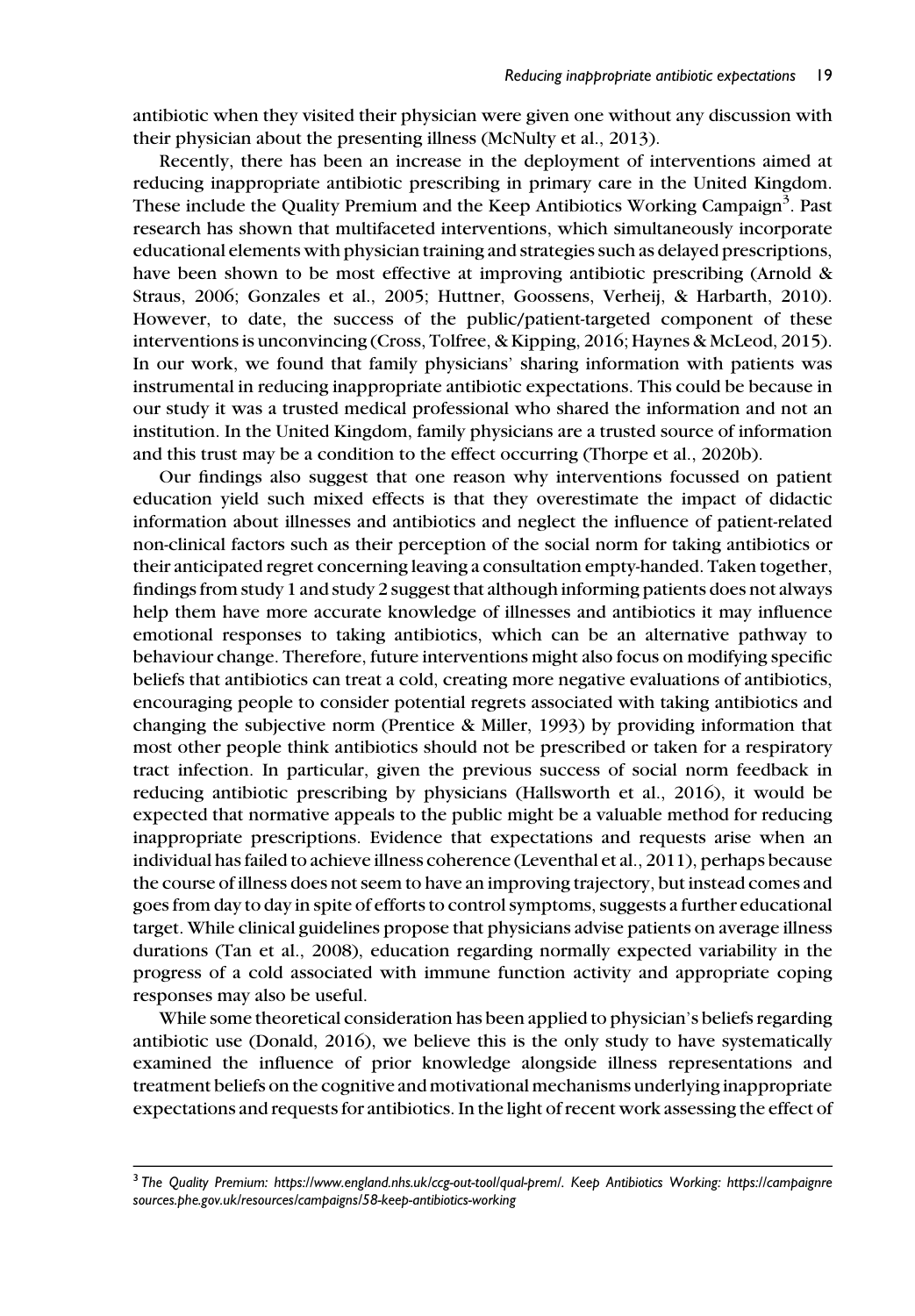different combinations of messaging on inappropriate antibiotic expectations (Roope et al., 2020; Thorpe et al., 2020a, 2020b), the current research provides important causal evidence for the effect of specific types of clinical information provision on inappropriate antibiotic expectations and requests.

We acknowledge some limitations present in the methods employed in this research. First, though the use of clinical vignettes has been validated and applied in research assessing clinical judgements of health professionals (Sirota et al., 2017), they have not received similar validation when applied to the general public. As respondents did not physically experience any symptoms, the lack of ecological validity is self-evident and may partly explain why no direct effect of antibiotic information provision was found on the more sensitive questions regarding the likelihood of requesting antibiotics. We acknowledge that this procedure is limited in its ability to assess affective/symptomatic responses to the illness and perceived need for antibiotics. However, as our focus is on the cognitive mechanisms and representations underlying inappropriate expectations and requests for antibiotics, we believe that this is not a substantial drawback, particularly as ourmethods are comparable to those of mass educational campaigns, which often target the general public and patients consulting with respiratory tract infections (Ranji, Steinman, Shojania, & Gonzales, 2008). Future research that can explore ways to collect data on the illness representations, treatment beliefs, and coping strategies of individuals who have just contracted an acute viral infection would provide useful insights into how patients suffering from acute viral illnesses represent their illness, potential treatments (i.e., antibiotics), and how these representations relate to potential coping strategies and health outcomes. Second, women were more represented in our sample in study 1. Future studies, which can achieve a more equal number of male and female respondents, would better represent what is observed in the general adult population and would increase the generalizability of the present findings. Third, we acknowledge that we cannot assert whether the changes found here are stable over time; however, identifying effective techniques for campaigns to reduce inappropriate expectations and requests for antibiotics even temporarily can have a positive effect on health care particularly during periods of high incidences of viral infections. To overcome the listed limitations, future research might also focus on the relationship between reductions in self-reported expectations, and requests, and patients' actual consulting behaviours to enhance our understanding of how reducing expectations leads to reduced levels of inappropriate prescribing.

# Conclusion

Both prior knowledge and information provision influence expectations and requests for antibiotics. We show that the provision of information regarding the efficacy and side effects of antibiotics decreases but does not eliminate clinically inappropriate expectations and requests of antibiotics. We suggest that interventions attempting to reduce expectations and requests should extend educational campaigns and training of primary care physicians to include other factors (e.g., social factors) for a synergic effect.

# Acknowledgements

The data and materials are publicly available on the Open Science Framework at [https://osf.io/](https://osf.io/8eub7/?view_only=24fb3247c1a942988109f9b07ac080e7) [8eub7/?view\\_only=24fb3247c1a942988109f9b07ac080e7.](https://osf.io/8eub7/?view_only=24fb3247c1a942988109f9b07ac080e7) The pre-registration protocol for study 1 is available at<http://aspredicted.org/blind.php?x=z5v6rg> and for study 2 at [http://](http://aspredicted.org/blind.php?x=45tj4w)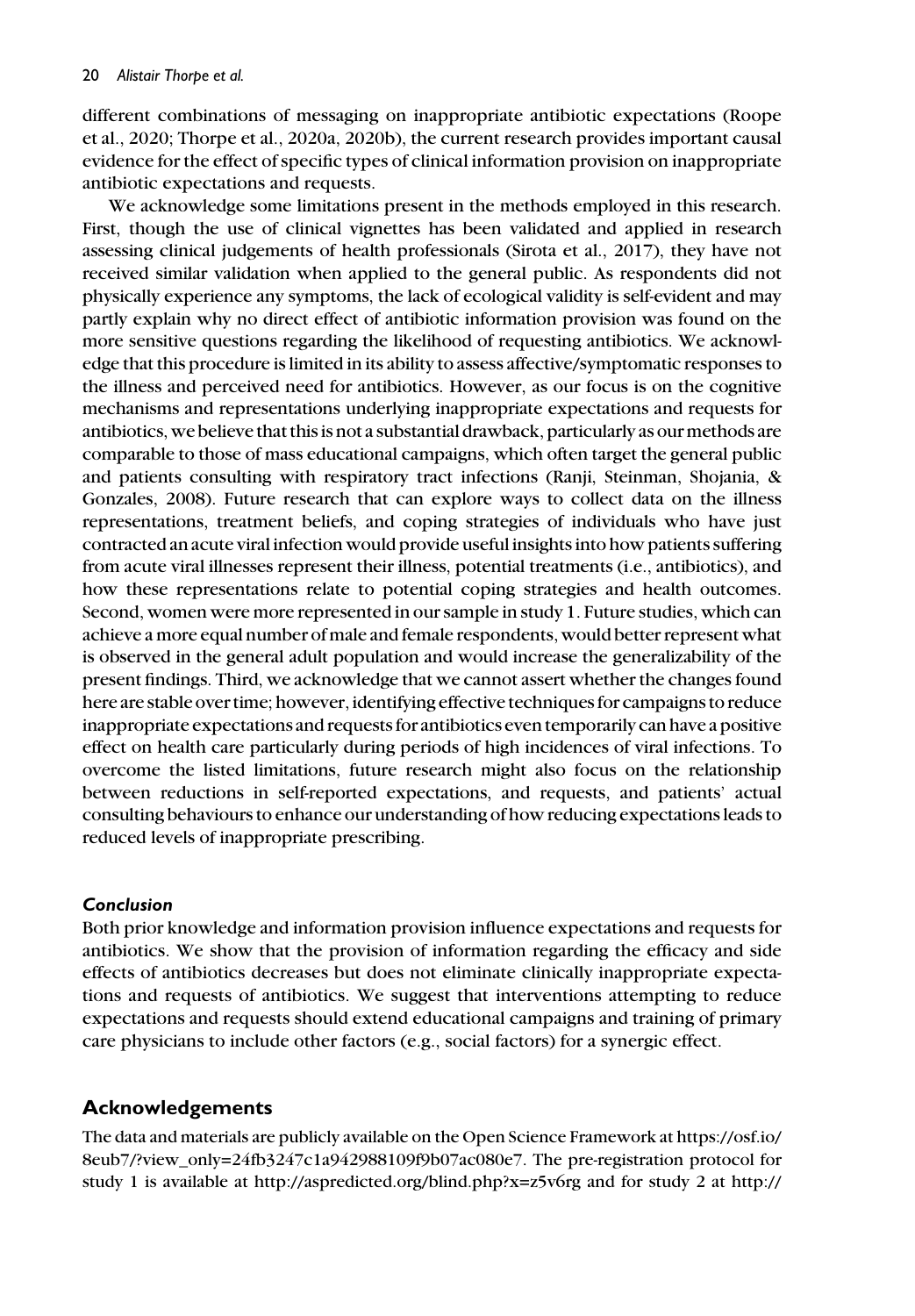[aspredicted.org/blind.php?x=45tj4w](http://aspredicted.org/blind.php?x=45tj4w). Study 2 was funded by an ESSEXLab Seedcorn grant, awarded to Alistair Thorpe.

## Conflicts of interest

All authors declare no conflict of interest.

# Author contributions

Alistair Thorpe (Conceptualization; Data curation; Formal analysis; Funding acquisition; Investigation; Visualization; Writing – original draft; Writing – review & editing) Miroslav Sirota (Conceptualization; Formal analysis; Funding acquisition; Methodology; Supervision; Writing – review & editing) Sheina Orbell (Conceptualization; Formal analysis; Methodology; Writing – review & editing) Marie Juanchich (Conceptualization; Methodology; Writing – review & editing).

# **References**

- Ajzen, I. (1991). The theory of planned behavior. Organizational Behavior and Human Decision Processes, 50, 179–211. [https://doi.org/10.1016/0749-5978\(91\)90020-T](https://doi.org/10.1016/0749-5978(91)90020-T)
- Arnold, S. R., & Straus, S. E. (2006). Interventions to improve antibiotic prescribing practices in ambulatory care. Evidence-Based Child Health: A Cochrane Review Journal, 1, 623–690. <https://doi.org/10.1002/ebch.23>
- Broniatowski, D. A., Klein, E. Y., May, L., Martinez, E. M., Ware, C., Reyna, V. F. (2018). Patients' and Clinicians' Perceptions of Antibiotic Prescribing for Upper Respiratory Infections in the Acute Care Setting. Medical Decision Making, 38(5), 547–561. [http://dx.doi.org/10.1177/](http://dx.doi.org/10.1177/0272989x18770664) [0272989x18770664](http://dx.doi.org/10.1177/0272989x18770664)
- Broniatowski, D. A., Klein, E. Y., Reyna, V. F. (2015). Germs Are Germs, and Why Not Take a Risk? Patients' Expectations for Prescribing Antibiotics in an Inner-City Emergency Department. Medical Decision Making, 35(1), 60–67.<http://dx.doi.org/10.1177/0272989x14553472>
- Butler, C. C, Rollnick, S., Pill, R., Maggs-Rapport, F., Stott, N. (1998). Understanding the culture of prescribing: qualitative study of general practitioners' and patients' perceptions of antibiotics for sore throats. BMJ, 317(7159), 637–642.<http://dx.doi.org/10.1136/bmj.317.7159.637>
- Cals, J. W. L, Boumans, D., Lardinois, R. J. M., Gonzales, R., Hopstaken, R. M., Butler, C. C., Dinant, G.- J. (2007). Public beliefs on antibiotics and respiratory tract infections: an internet-based questionnaire study. British Journal of General Practice, 57(545), 942–947. [http://dx.doi.org/](http://dx.doi.org/10.3399/096016407782605027) [10.3399/096016407782605027](http://dx.doi.org/10.3399/096016407782605027)
- Conner, M., & Norman, P. (2015). Predicting and changing health behaviour: Research and practice with social cognition models. Berkshire, UK: Open University Press.
- Costello, A. B., & Osborne, J. W. (2005). Best practices in exploratory factor analysis: Four recommendations for getting the most from your analysis. Practical Assessment, Research  $\epsilon$ Evaluation, 10, 1–9.<https://doi.org/10.7275/jyj1-4868>
- Cross, E. L. A., Tolfree, R., & Kipping, R. (2016). Systematic review of public-targeted communication interventions to improve antibiotic use. Journal of Antimicrobial Chemotherapy, 72, 975–987.<https://doi.org/10.1093/jac/dkw520>
- Davies, J., Spiegelman, G. B., & Yim, G. (2006). The world of subinhibitory antibiotic concentrations. Current Opinion in Microbiology, 9, 445–453.<https://doi.org/10.1016/j.mib.2006.08.006>
- Davies, S. C. (2018). Reducing inappropriate prescribing of antibiotics in English primary care: Evidence and outlook. Journal of Antimicrobial Chemotherapy, 73, 833–834. [https://doi.org/](https://doi.org/10.1093/jac/dkx535) [10.1093/jac/dkx535](https://doi.org/10.1093/jac/dkx535)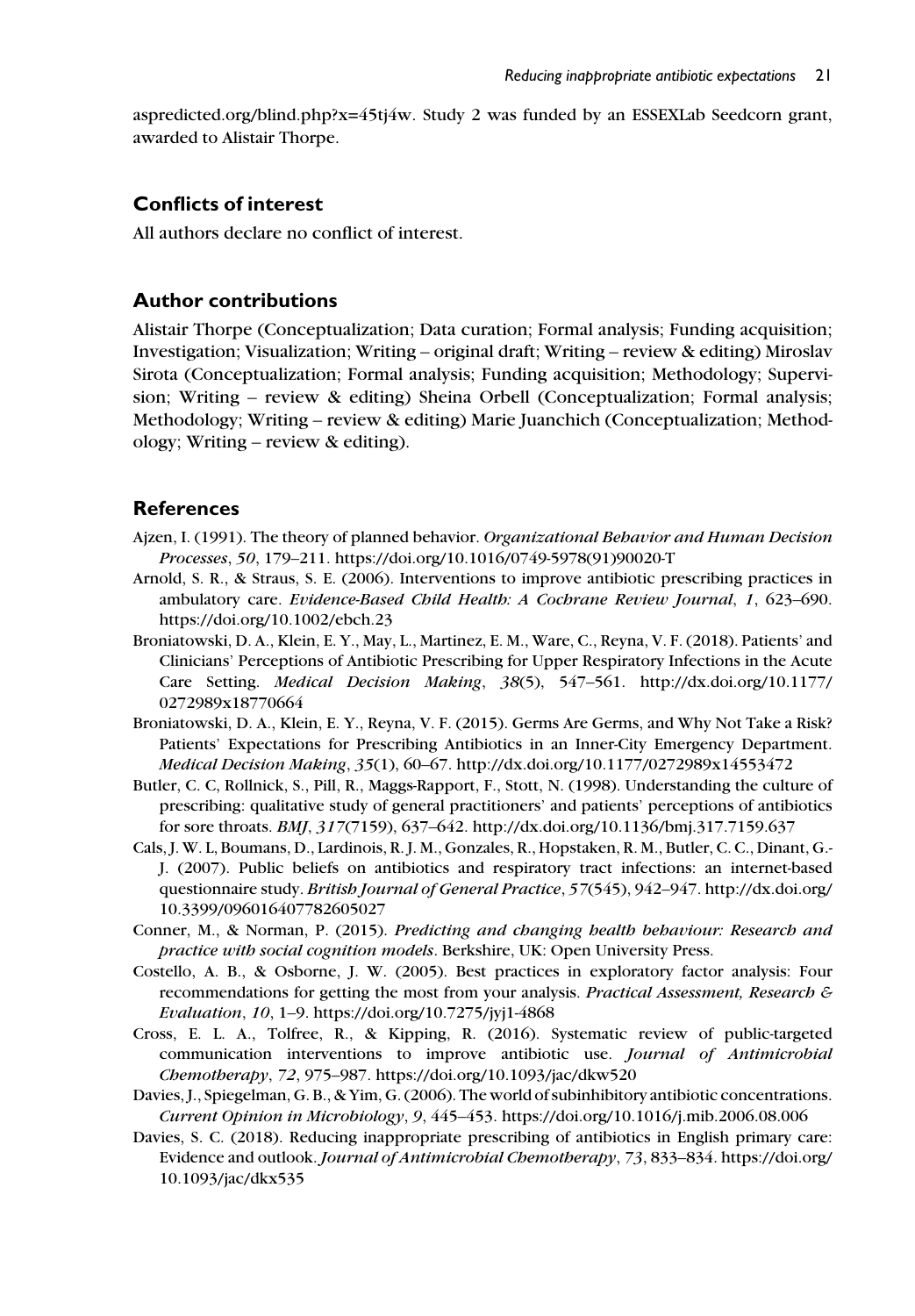- Davies, S., & Gibbens, N. (2013). UK five year antimicrobial resistance strategy 2013 to 2018. London, UK: Department of Health. [https://assets.publishing.service.gov.uk/government/](https://assets.publishing.service.gov.uk/government/uploads/system/uploads/attachment_data/file/244058/20130902_UK_5_year_AMR_strategy.pdf) [uploads/system/uploads/attachment\\_data/file/244058/20130902\\_UK\\_5\\_year\\_AMR\\_strategy.](https://assets.publishing.service.gov.uk/government/uploads/system/uploads/attachment_data/file/244058/20130902_UK_5_year_AMR_strategy.pdf) [pdf](https://assets.publishing.service.gov.uk/government/uploads/system/uploads/attachment_data/file/244058/20130902_UK_5_year_AMR_strategy.pdf)
- Donald, I. (2016). Antimicrobial Resistance & Psychology: Research Brief: ESRC AMR Research Champion/University of Bristol.
- Faul, F., Erdfelder, E., Lang, A.-G., & Buchner, A. (2007). G\* Power 3: A flexible statistical power analysis program for the social, behavioral, and biomedical sciences. Behavior Research Methods, 39, 175–191.<https://doi.org/10.3758/BF03193146>
- Gonzales, R., Corbett, K. K., Leeman-Castillo, B. A., Glazner, J., Erbacher, K., Darr, C. A., Wong, S., Maselli, J. H., Sauaia, A., Kafadar, K. (2005). The "Minimizing Antibiotic Resistance in Colorado" Project: Impact of Patient Education in Improving Antibiotic Use in Private Office Practices. Health Services Research, 40(1), 101–116.<http://dx.doi.org/10.1111/j.1475-6773.2005.00344.x>
- Goossens, H., Ferech, M., Vander Stichele, R., & Elseviers, M. (2005). Outpatient antibiotic use in Europe and association with resistance: a cross-national database study. The Lancet, 365, 579–587. [https://doi.org/10.1016/s0140-6736\(05\)70799-6](https://doi.org/10.1016/s0140-6736(05)70799-6)
- Grigoryan, L., Burgerhof, J. G. M., Degener, J. E., Deschepper, R., Lundborg, C. S., Monnet, D. L., ... Haaijer-Ruskamp, F. M. (2007). Attitudes, beliefs and knowledge concerning antibiotic use and self-medication: a comparative European study. Pharmacoepidemiology and Drug Safety, 16, 1234–1243.<https://doi.org/10.1002/pds.1479>
- Hagger, M. S., Koch, S., Chatzisarantis, N. L., & Orbell, S. (2017). The common sense model of selfregulation: Meta-analysis and test of a process model. Psychological Bulletin, 143, 1117. [https://](https://doi.org/10.1037/bul0000118) [doi.org/10.1037/bul0000118](https://doi.org/10.1037/bul0000118)
- Hallsworth, M., Chadborn, T., Sallis, A., Sanders, M., Berry, D., Greaves, F., ... Davies, S. C. (2016). Provision of social norm feedback to high prescribers of antibiotics in general practice: A pragmatic national randomised controlled trial. The Lancet, 387, 1743–1752. [https://doi.org/](https://doi.org/10.1016/S0140-6736(16)00215-4) [10.1016/S0140-6736\(16\)00215-4](https://doi.org/10.1016/S0140-6736(16)00215-4)
- Hamm, R. M., Hicks, R. J., & Bemben, D. (1996). Antibiotics and respiratory infections: Are patients more satisfied when expectations are met? Journal of Family Practice, 43, 56–62.
- Haynes, C., & McLeod, C. (2015). A review of reviews of educational interventions designed to change the public's knowledge and behaviour in relation to antimicrobial use and antimicrobial resistance that target healthcare professionals and patients (P. H. S. C. Centre, Trans.) (pp. 1–59). National Institutes for Health and Clinical Excellence. [https://www.nice.org.uk/guidance/](https://www.nice.org.uk/guidance/ng63/documents/antimicrobial-resistance-changing-riskrelated-behaviours-in-the-general-population-evidence-review-32) [ng63/documents/antimicrobial-resistance-changing-riskrelated-behaviours-in-the-general](https://www.nice.org.uk/guidance/ng63/documents/antimicrobial-resistance-changing-riskrelated-behaviours-in-the-general-population-evidence-review-32)[population-evidence-review-32](https://www.nice.org.uk/guidance/ng63/documents/antimicrobial-resistance-changing-riskrelated-behaviours-in-the-general-population-evidence-review-32)
- Henderson, C. J., Hagger, M. S., & Orbell, S. (2007). Does priming a specific illness schema result in an attentional information-processing bias for specific illnesses? Health Psychology, 26, 165. <https://doi.org/10.1037/0278-6133.26.2.165>
- Hoffmann, K., Ristl, R., Heschl, L., Stelzer, D., Maier, M. (2014). Antibiotics and their effects: what do patients know and what is their source of information?. The European Journal of Public Health, 24(3), 502–507.<http://dx.doi.org/10.1093/eurpub/ckt112>
- Huttner, B., Goossens, H., Verheij, T., & Harbarth, S. (2010). Characteristics and outcomes of public campaigns aimed at improving the use of antibiotics in outpatients in high-income countries. The Lancet Infectious Diseases, 10(1), 17–31. [https://doi.org/10.1016/S1473-3099\(09\)70305-6](https://doi.org/10.1016/S1473-3099(09)70305-6) JASP Team (2020). JASP (Version 0.14.1). Computer Software.
- Leventhal, H., Leventhal, E. A., & Breland, J. Y. (2011). Cognitive science speaks to the "commonsense" of chronic illness management. Annals of Behavioral Medicine, 41, 152–163. [https://](https://doi.org/10.1007/s12160-010-9246-9) [doi.org/10.1007/s12160-010-9246-9](https://doi.org/10.1007/s12160-010-9246-9)
- Leventhal, H., Phillips, L. A., & Burns, E. (2016). The Common-Sense Model of Self-Regulation (CSM): A dynamic framework for understanding illness self-management. Journal of Behavioral Medicine, 39, 935–946.<https://doi.org/10.1007/s10865-016-9782-2>
- Levy, A. G., Scherer, A. M., Zikmund-Fisher, B. J., Larkin, K., Barnes, G. D., Fagerlin, A. (2018). Prevalence of and Factors Associated With Patient Nondisclosure of Medically Relevant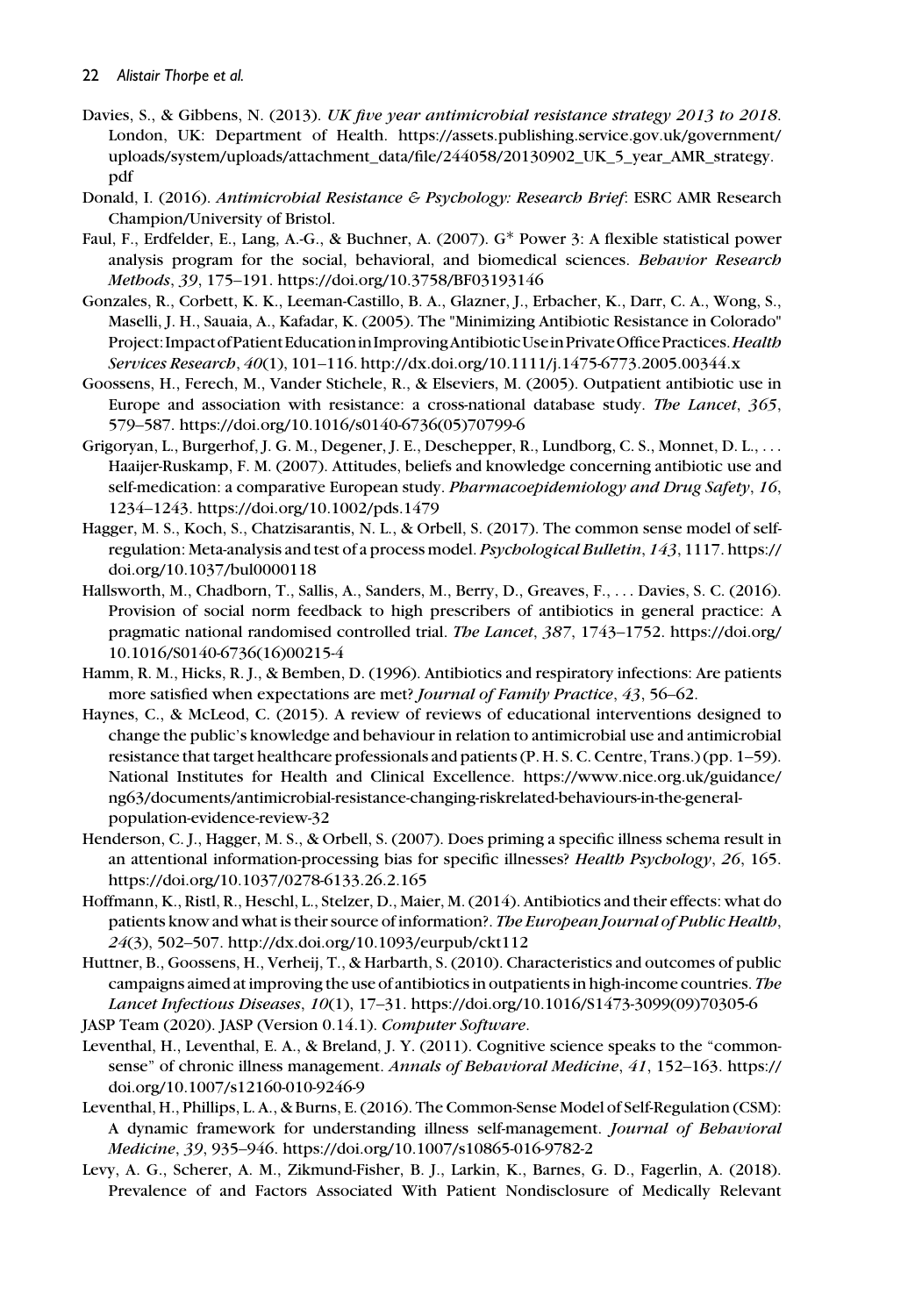Information to Clinicians. JAMA Network Open, 1(7), e185293. [http://dx.doi.org/10.1001/jama](http://dx.doi.org/10.1001/jamanetworkopen.2018.5293) [networkopen.2018.5293](http://dx.doi.org/10.1001/jamanetworkopen.2018.5293)

- Little, P, Gould, C, Williamson, I, Warner, G, Gantley, M, Kinmonth, A L (1997). Reattendance and complications in a randomised trial of prescribing strategies for sore throat: the medicalising effect of prescribing antibiotics. BMJ, 315(7104), 350–352. [http://dx.doi.org/10.1136/bmj.315.](http://dx.doi.org/10.1136/bmj.315.7104.350) [7104.350](http://dx.doi.org/10.1136/bmj.315.7104.350)
- Macfarlane, J., Holmes, W., Macfarlane, R., & Britten, N. (1997). Influence of patients' expectations on antibiotic management of acute lower respiratory tract illness in general practice: Questionnaire study. BMJ, 315, 1211–1214.<https://doi.org/10.1136/bmj.315.7117.1211>
- Madle, G., Kostkova, P., Mani-Saada, J., Weinberg, J., Williams, P. (2004). Changing public attitudes to antibiotic prescribing: can the internet help? Journal of Innovation in Health Informatics, 12(1), 19–26.<http://dx.doi.org/10.14236/jhi.v12i1.104>
- McCullough, A., Parekh, S., Rathbone, J., Del Mar, C. B., & Hoffmann, T. (2015). A systematic review of the public's knowledge and beliefs about antibiotic resistance. Journal of Antimicrobial Chemotherapy, 71, 27–33.<https://doi.org/10.1093/jac/dkv310>
- McNulty, C. A., Nichols, T., Boyle, P. J., Woodhead, M., & Davey, P. (2010). The English antibiotic awareness campaigns: Did they change the public's knowledge of and attitudes to antibiotic use? Journal of Antimicrobial Chemotherapy, 65, 1526–1533.<https://doi.org/10.1093/jac/dkq126>
- McNulty, C. A., Nichols, T., French, D. P., Joshi, P., & Butler, C. C. (2013). Expectations for consultations and antibiotics for respiratory tract infection in primary care: The RTI clinical iceberg. British Journal of General Practice, 63, e429–e436. [https://doi.org/10.3399/](https://doi.org/10.3399/bjgp13X669149) [bjgp13X669149](https://doi.org/10.3399/bjgp13X669149)
- Meade, A. W., & Craig, S. B. (2012). Identifying careless responses in survey data. Psychological Methods, 17, 437.<https://doi.org/10.1037/a0028085>
- Morey, R., & Rouder, J. (2014). BayesFactor (Version 0.9. 9).
- Moss-Morris, R., Weinman, J., Petrie, K., Horne, R., Cameron, L., & Buick, D. (2002). The revised illness perception questionnaire (IPQ-R). Psychology and Health, 17, 1–16. [https://doi.org/10.](https://doi.org/10.1080/08870440290001494) [1080/08870440290001494](https://doi.org/10.1080/08870440290001494)
- PHE. (2017). Management and treatment of common infections. Antibiotic guidance for primary care: for consultation and local adaptation. Retrieved from [https://www.gov.uk/government/](https://www.gov.uk/government/publications/managing-common-infections-guidance-for-primary-care) [publications/managing-common-infections-guidance-for-primary-care](https://www.gov.uk/government/publications/managing-common-infections-guidance-for-primary-care)
- Pouwels, K. B., Dolk, F. C. K., Smith, D. R., Robotham, J. V., & Smieszek, T. (2018). Actual versus 'ideal' antibiotic prescribing for common conditions in English primary care. Journal of Antimicrobial Chemotherapy, 73, 19–26.<https://doi.org/10.1093/jac/dkx502>
- Prentice, D. A., & Miller, D. T. (1993). Pluralistic ignorance and alcohol use on campus: Some consequences of misperceiving the social norm. Journal of Personality and Social Psychology, 64, 243.<https://doi.org/10.1037/0022-3514.64.2.243>
- Price, E. L., MacKenzie, T. D., Metlay, J. P., Camargo, C. A., & Gonzales, R. (2011). A computerized education module improves patient knowledge and attitudes about appropriate antibiotic use for acute respiratory tract infections. Patient Education and Counseling, 85, 493–498. [https://](https://doi.org/10.1016/j.pec.2011.02.005) [doi.org/10.1016/j.pec.2011.02.005](https://doi.org/10.1016/j.pec.2011.02.005)
- Ranji, S. R., Steinman, M. A., Shojania, K. G., & Gonzales, R. (2008). Interventions to reduce unnecessary antibiotic prescribing: A systematic review and quantitative analysis. Medical Care, 46, 847–862.<https://doi.org/10.1097/MLR.0b013e318178eabd>
- Roope, L. S. J., Tonkin-Crine, S., Butler, C. C., Crook, D., Peto, T., Peters, M., Walker, A. S., Wordsworth, S. (2018). Reducing demand for antibiotic prescriptions: evidence from an online survey of the general public on the interaction between preferences, beliefs and information, United Kingdom, 2015. Eurosurveillance, 23(25). [http://dx.doi.org/10.2807/1560-7917.es.](http://dx.doi.org/10.2807/1560-7917.es.2018.23.25.1700424) [2018.23.25.1700424](http://dx.doi.org/10.2807/1560-7917.es.2018.23.25.1700424)
- Roope, L. S. J., Tonkin-Crine, S., Herd, N., Michie, S., Pouwels, K. B., Castro-Sanchez, E., Sallis, A., Hopkins, S., Robotham, J. V., Crook, D. W., Peto, T., Peters, M., Butler, C. C., Walker, A. S., Wordsworth, S. (2020). Reducing expectations for antibiotics in primary care: a randomised